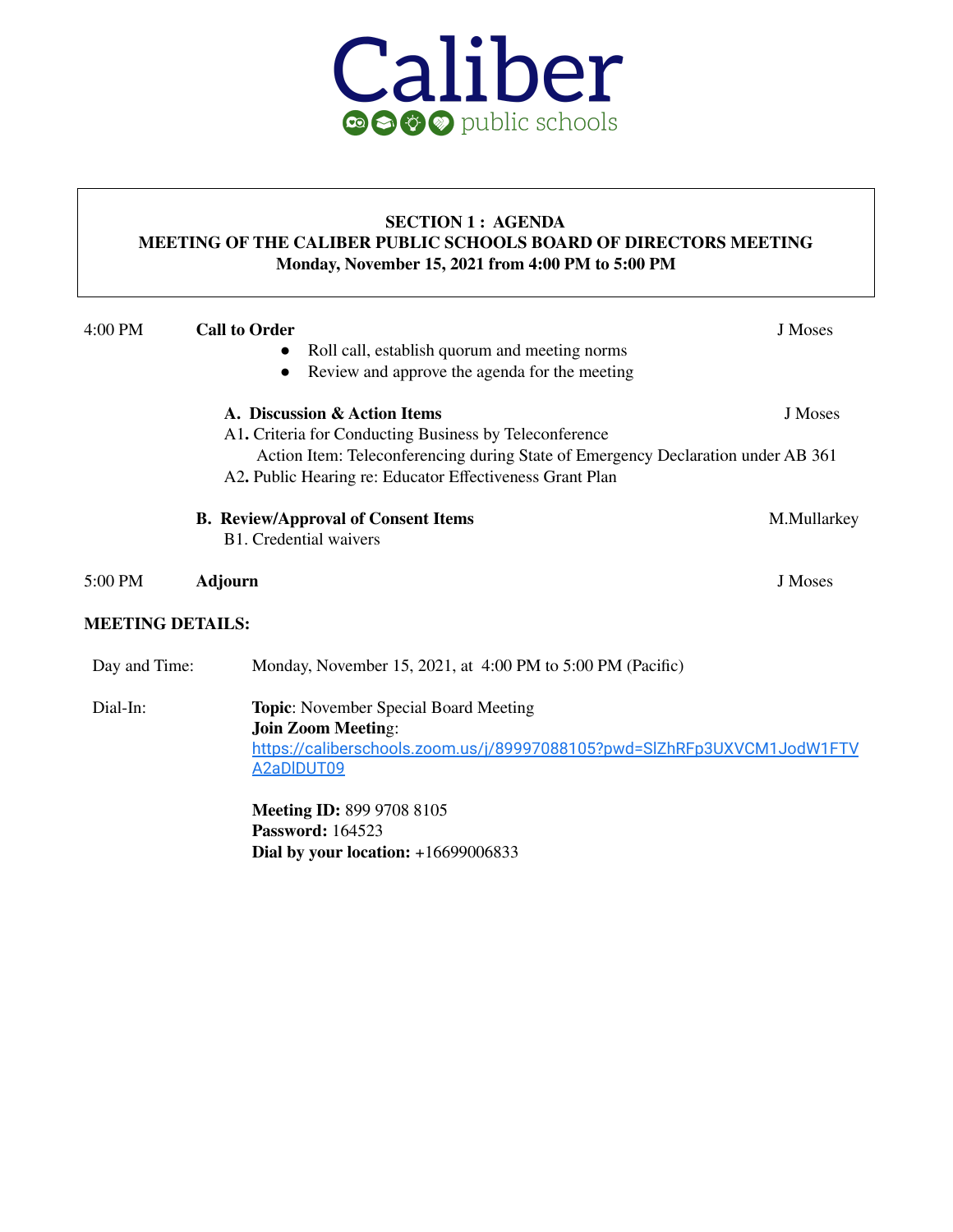

#### **PRE-READING PACKET TABLE OF CONTENTS Caliber Public Schools Board of Directors Meeting November 15, 2021**

#### **SECTION 1 : MEETING DETAILS & AGENDA**

| <b>Item</b> | Document                    | <b>Description</b>                | Page |
|-------------|-----------------------------|-----------------------------------|------|
|             | <b>Meeting Presentation</b> | Board meeting slide presentation. |      |

#### **SECTION 2 : ADVANCE DISCUSSION MATERIALS**

*These materials are related to specific discussion and decision items at the upcoming meeting.*

| <b>Item</b> | <b>Document</b>                                                 | <b>Description</b>                                                                                                                                                                                                                                                                                                                                                                                                                                                                      | Page |
|-------------|-----------------------------------------------------------------|-----------------------------------------------------------------------------------------------------------------------------------------------------------------------------------------------------------------------------------------------------------------------------------------------------------------------------------------------------------------------------------------------------------------------------------------------------------------------------------------|------|
| A1.         | Criteria for<br><b>Conducting Business</b><br>by Teleconference | The Governor signed AB 361 that revises the requirements for<br>conducting board meetings via teleconference, effective October 1,<br>2021, through January 1, 2024, provided that a State of Emergency<br>has been declared by the Governor and the charter school board<br>makes a finding during each teleconference meeting that conditions<br>meeting the AB361 requirements continue to apply. This document<br>provides background information related to the findings the Board |      |
| A2.         | Educator<br><b>Effectiveness Grant</b><br>Plan                  | is asked to adopt.<br>Preliminary draft of the proposed plan for the expenditure of<br>Educator Effectiveness Grant funds at Caliber: Beta Academy and<br>Caliber: ChangeMakers Academy. Each school will eventually<br>publish its own plan. At this time, both schools anticipate using<br>funds in a comparable manner, so one draft plan is being presented<br>for public input.                                                                                                    |      |

#### **SECTION 3: CONSENT CALENDAR ITEMS FOR APPROVAL**

These materials are proposed by staff for Board approval as a package. They will not be discussed and voted on *individually unless the Board elects to take them up individually.*

| <b>Item</b> | <b>Document</b>    | <b>Description</b>                                                                                                                                                                                                                                                                                                                                         | Page |
|-------------|--------------------|------------------------------------------------------------------------------------------------------------------------------------------------------------------------------------------------------------------------------------------------------------------------------------------------------------------------------------------------------------|------|
| B1.         | Credential waivers | As a result of staffing shortages and late hires, each of Caliber's<br>schools have a small number of mostly non-core subject teachers<br>that require waivers for their basic skills or subject matter<br>credential requirements this year. The teachers included here are<br>expected to serve on credential waivers during the 2021-22 school<br>year. |      |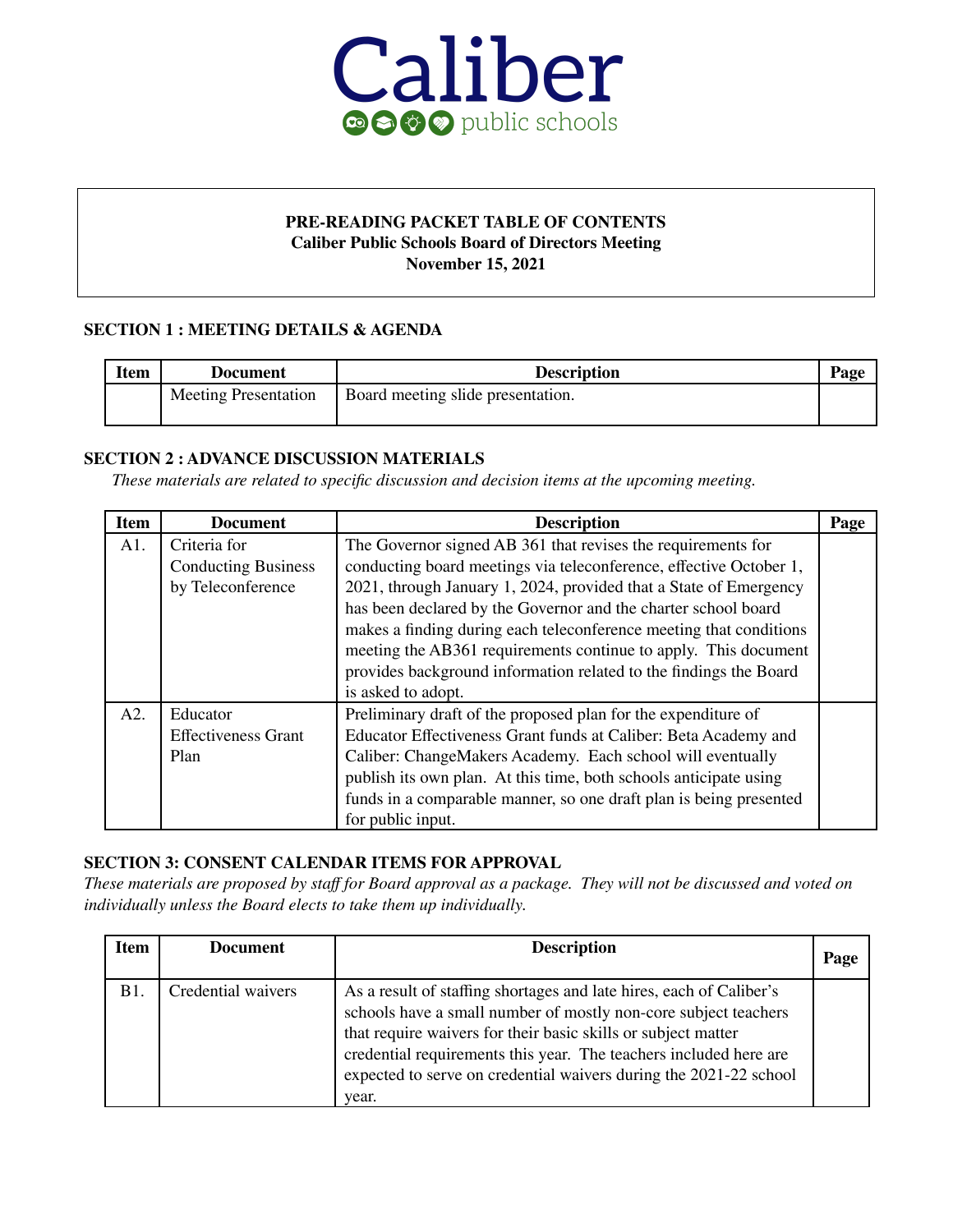

#### **SECTION 2 : ADVANCE DISCUSSION MATERIALS**

**A1.1 Criteria for Conducting Business by Teleconference**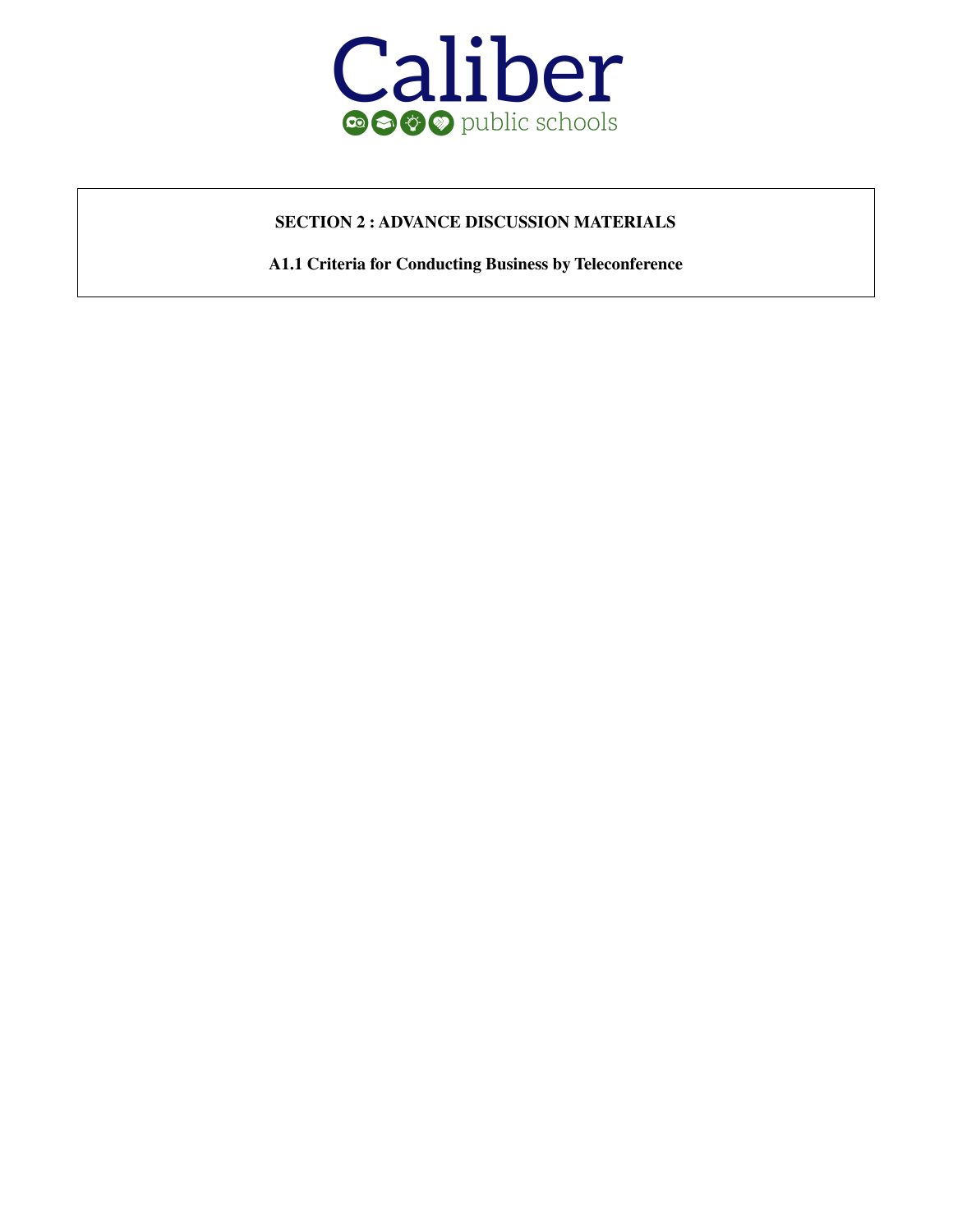

# Criteria for Conducting Business by Teleconference

The Governor signed AB 361 that revises the requirements for conducting board meetings via teleconference, effective October 1, 2021, through January 1, 2024, provided that a State of Emergency has been declared by the Governor and the charter school board makes certain findings during each teleconference meeting.

AB 361 requires at least 1 of the following 3 conditions be met -

- 1. **state or local officials have imposed or recommended measures to promote social distancing**; or
- 2. the meeting is for the purpose of determining, by a majority vote, whether as a result of the state of emergency, meeting in person would present imminent risks to the health or safety of attendees; or
- 3. **the body has determined, by a majority vote, that, as a result of the state of emergency, meeting in person would present imminent risks to the health or safety of attendees**.

If one of the 3 conditions is met, the board may conduct meetings via teleconference so long as such meetings are held in compliance with certain procedural safeguards, including the following:

- Meet the standard notice and posting requirements contained in the Brown Act; and
- Allow the public to access the meeting and give notice for how the public can access the meeting and provide public comment; and
- Identify and include in the agenda an opportunity for all persons to attend via call-in or an internet-based service option; and
- Conduct teleconference meetings in a manner that protects the statutory and constitutional rights of the parties and the public appearing before the charter school board; and
- Provide a public comment period where the public can address the charter school board directly in real-time and allow for public comment up until the period is closed; and

Prohibition on any limitation of public comments to only those submitted in advance of the meeting; and

● In the event of a disruption that prevents the charter school from broadcasting the meeting or that prevents members of the public from offering public comment, the legislative body is prohibited from taking action on items appearing on the meeting agenda until public access to the meeting via the teleconferencing option is restored.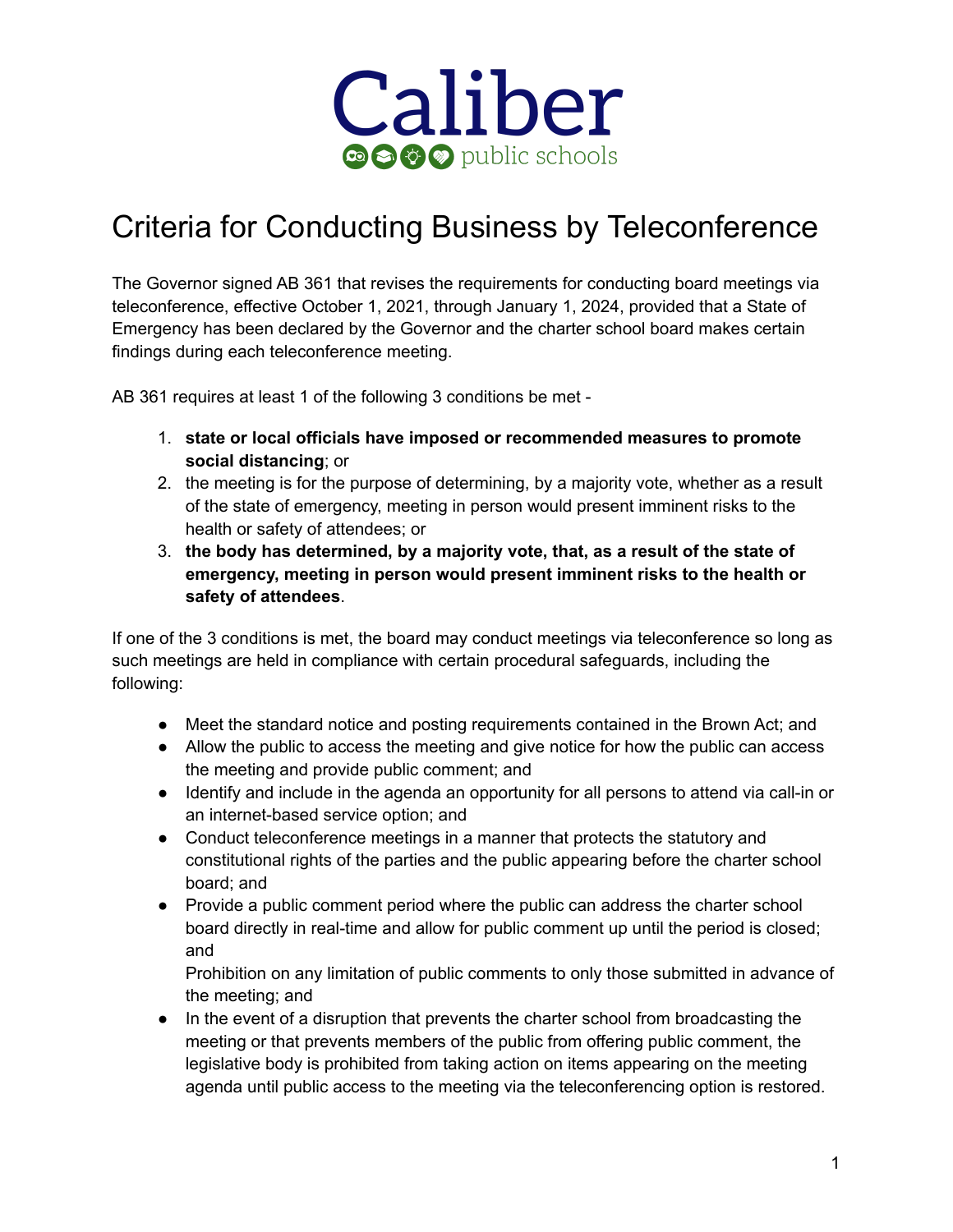If a state of emergency remains in place, the charter school board must make the following findings every 30 days to conduct meetings via teleconference:

(A) The legislative body has reconsidered the circumstances of the emergency; and (B) Either of the following circumstances exists:

(1) the state of emergency continues to directly impact the ability of board members to meet safely in person, or

(2) State or local officials continue to impose or recommend social distancing measures.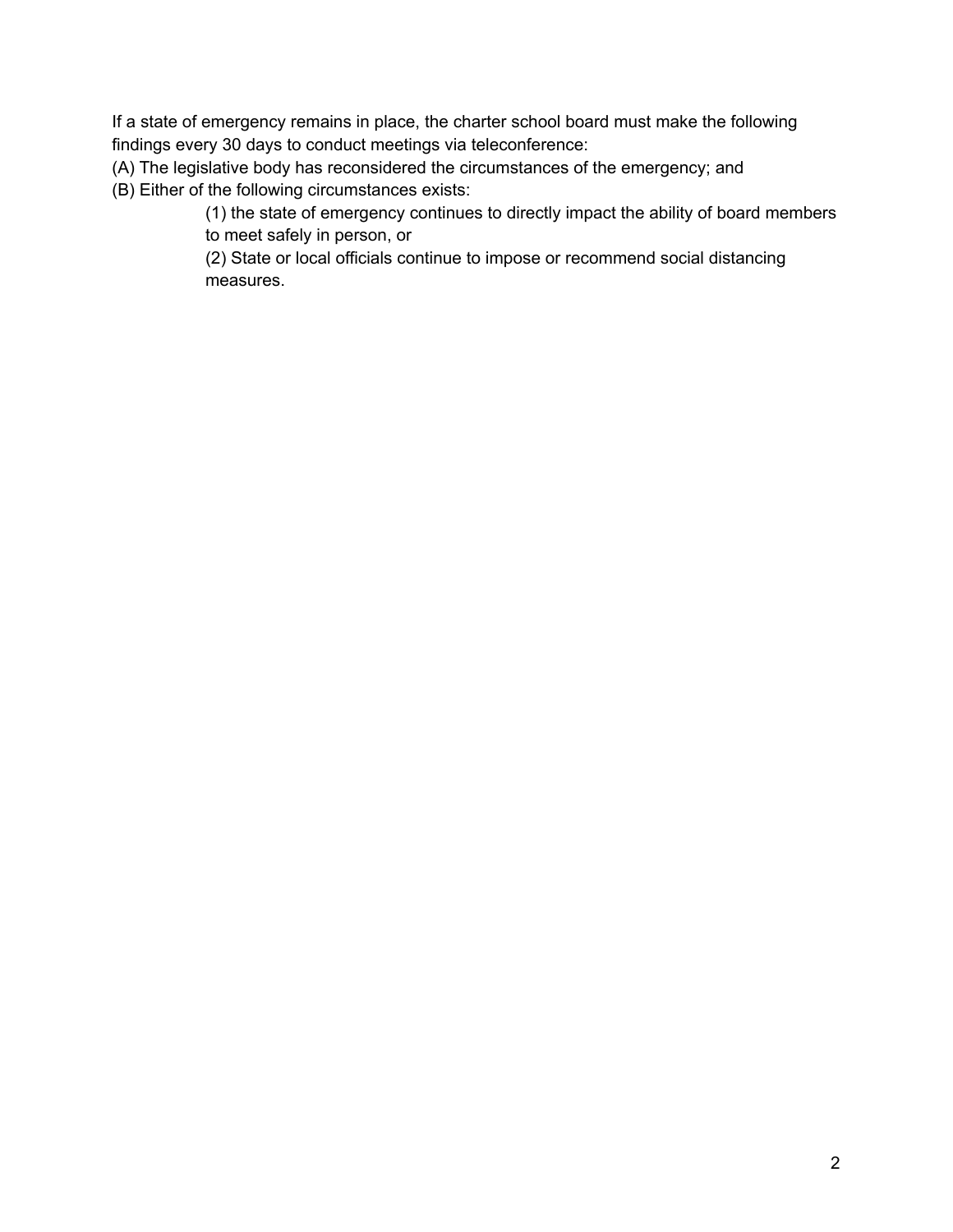

#### **SECTION 2 : ADVANCE DISCUSSION MATERIALS**

**A2.1 Educator Effectiveness Grant Plan**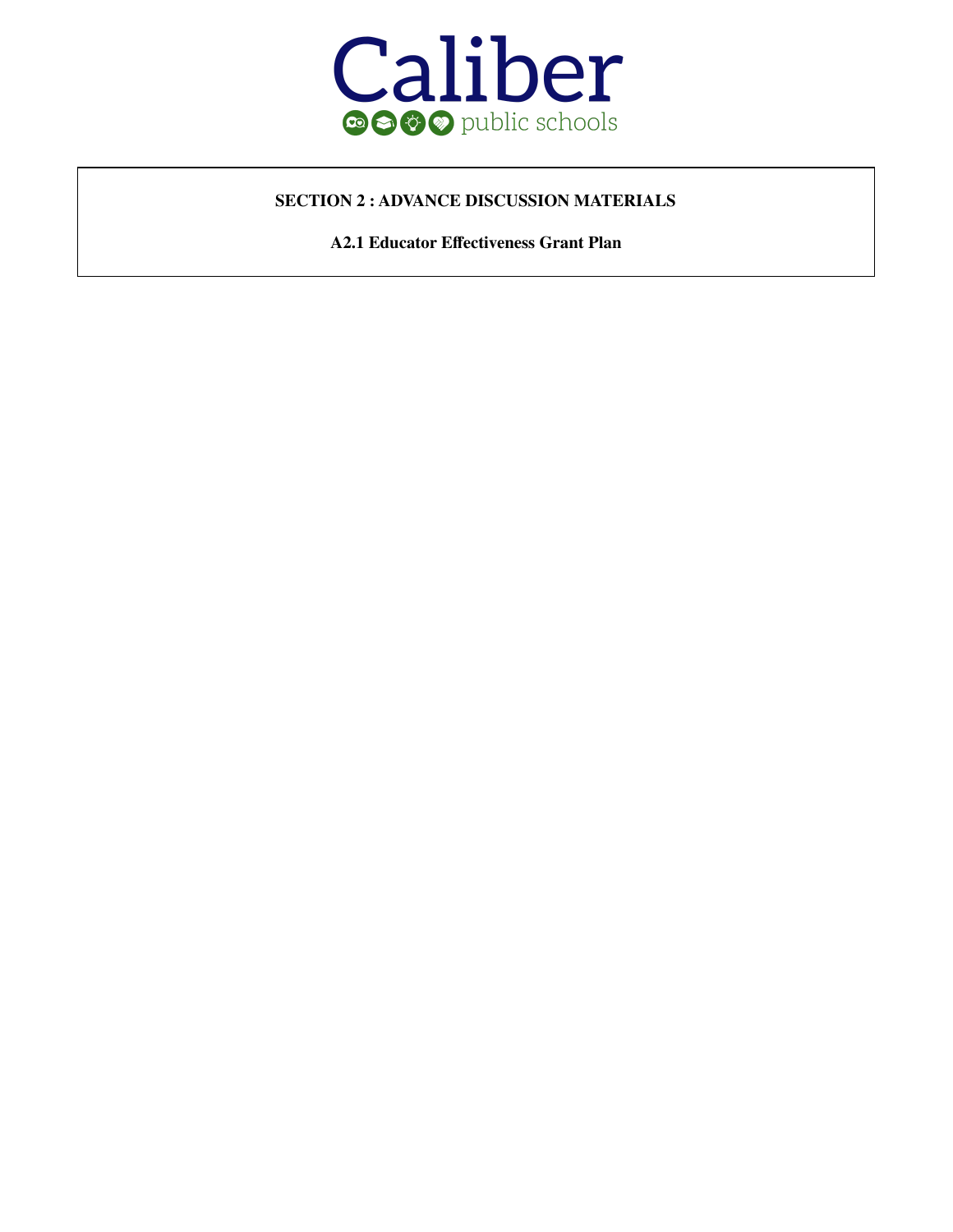# **& changemakers**

# **Educator Effectiveness Block Grant 2021**

| <b>Local Educational Agency (LEA) Name</b> | Contact Name and Title       | <b>Email and Phone</b>  |
|--------------------------------------------|------------------------------|-------------------------|
| <b>Caliber: ChangeMakers Academy</b>       | Aisha Ford & Alesha Williams | $ $ info@calibercma.org |
|                                            | School Leaders               | 707-563-9827            |

The Educator Effectiveness Block Grant (EEBG) is a program providing funds to county offices of education, school districts, charter schools, and state special schools to provide professional learning and to promote educator equity, quality, and effectiveness.

As a condition of receiving funds for educator effectiveness, LEAs shall develop and adopt a plan for expenditure of funds, which requires the plan to be explained in a public meeting of the governing board of the school district, county board of education, or governing body of the charter school before its adoption in a subsequent meeting. Funds may be expended for the purposes identified in [Assembly](https://leginfo.legislature.ca.gov/faces/billTextClient.xhtml?bill_id=202120220AB167) Bill 130, Chapter 44, Section 22 and Assembly Bill 167, [Chapter](https://leginfo.legislature.ca.gov/faces/billTextClient.xhtml?bill_id=202120220AB167) 252, Section 9 and mentioned below in the "Planned Use of Funds" section. These expenditures may take place over fiscal years 2021–22, 2022–23, 2023–24, 2024–25, and 2025–26. LEAs may use these allocated funds to provide professional learning for teachers, administrators,

Educator Effectiveness Block Grant 2021 for Caliber: ChangeMakers Academy Page 1 of 7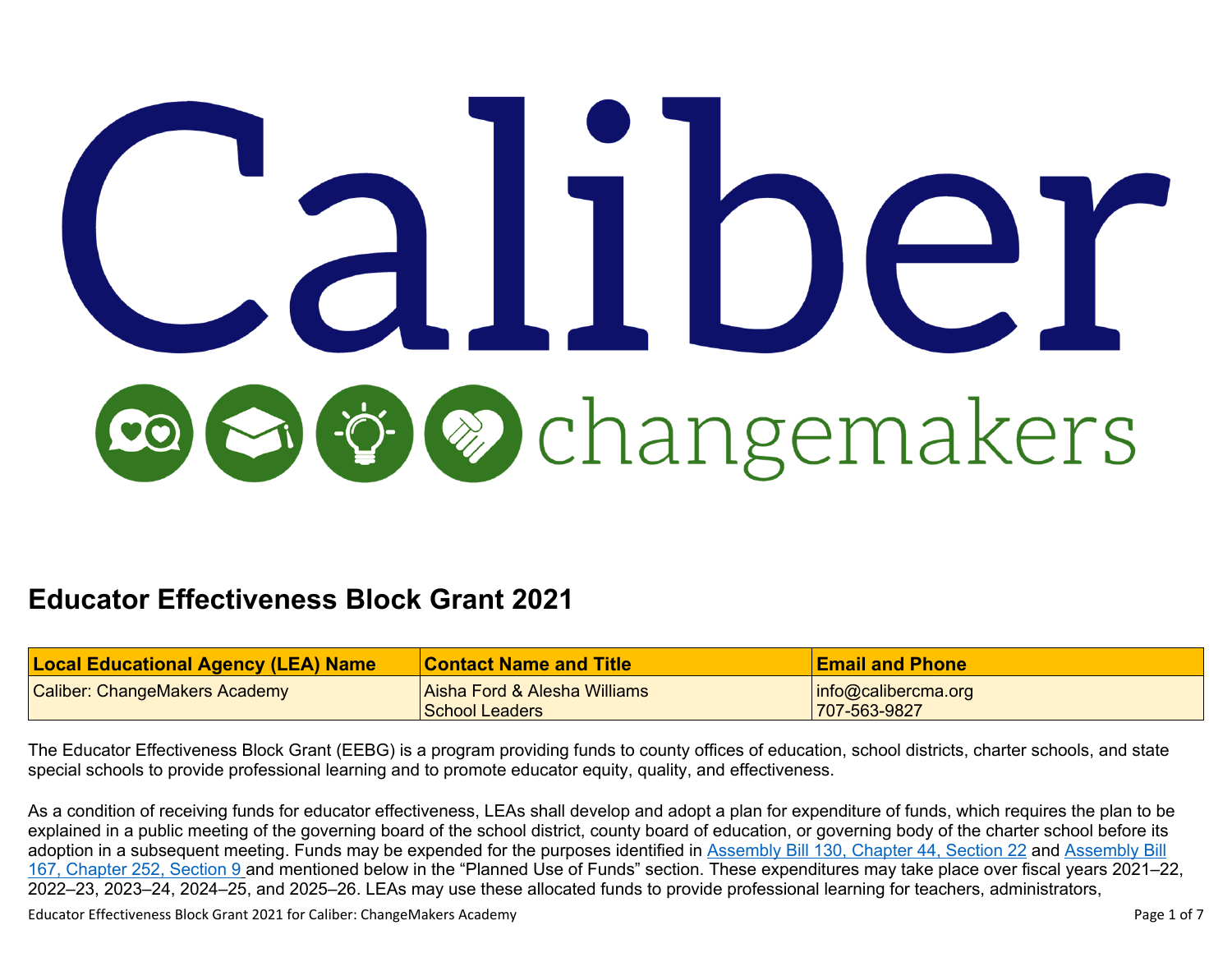paraprofessionals who work with students, and classified staff that interact with students in order to promote educator equity, quality, and effectiveness. The funding is distributed in an equal amount per unit of full-time equivalent certificated and classified staff as reported in California Longitudinal Pupil Achievement Data and California Basic Educational Data System for the 2020–21 fiscal year. This funding for certificated and classified staff shall not exceed the total certificated staff and classified staff count.

# **Expenditure Plan**

| Total Educator Effectiveness Block Grant funds awarded to the LEA |
|-------------------------------------------------------------------|
| \$184,809                                                         |

The following table provides the LEA's expenditure plan for how it will use EEBG funds to provide professional learning for teachers, administrators, paraprofessionals who work with students, and classified staff that interact with students in order to promote educator equity, quality, and effectiveness. The allowable use categories are listed below.

| <b>Allowable Use of Funds</b>                                                                                                                                                                                                                                                                                                                                                                                                                                                                                                                                                                                                                                                                                                                                                                           | <b>Planned Use of Funds (Actions)</b>                                                                                                                                                                                                                                                                                                                                                                                                                                                                                                                                                                                                                     | <b>Planned Expenditures</b> |
|---------------------------------------------------------------------------------------------------------------------------------------------------------------------------------------------------------------------------------------------------------------------------------------------------------------------------------------------------------------------------------------------------------------------------------------------------------------------------------------------------------------------------------------------------------------------------------------------------------------------------------------------------------------------------------------------------------------------------------------------------------------------------------------------------------|-----------------------------------------------------------------------------------------------------------------------------------------------------------------------------------------------------------------------------------------------------------------------------------------------------------------------------------------------------------------------------------------------------------------------------------------------------------------------------------------------------------------------------------------------------------------------------------------------------------------------------------------------------------|-----------------------------|
| 1. Coaching and mentoring of staff serving in an<br>instructional setting and beginning teacher or<br>administrator induction, including, but not limited to,<br>coaching and mentoring solutions that address a local<br>need for teachers that can serve all pupil populations<br>with a focus on retaining teachers, and offering<br>structured feedback and coaching systems organized<br>around social-emotional learning, including, but not<br>limited to, promoting teacher self-awareness, self-<br>management, social awareness, relationships, and<br>responsible decision making skills, improving teacher<br>attitudes and beliefs about one's self and others, and<br>supporting learning communities for educators to<br>engage in a meaningful classroom teaching experience. Invictus. | Caliber plans to use the majority of its Educator<br>Effectiveness funding to employ instructional coaches<br>to coach and mentor Caliber's certificated teachers as<br>they serve the needs of the students. Caliber may use<br>a portion of funds to hire outside consultants to support<br>the instructional coaches' efforts in working with<br>teachers.<br>The objectives of these efforts are to (i) provide<br>teachers with structured feedback that improves their<br>effectiveness with students, (ii) support teachers in<br>managing their work in ways that are satisfying and<br>sustainable, and (iii) promote teacher retention rates at | \$184,809                   |
| 2. Programs that lead to effective, standards-aligned<br>instruction and improve instruction in literacy across all<br>subject areas, including English language arts, history-<br>social science, science, technology, engineering,<br>mathematics, and computer science.                                                                                                                                                                                                                                                                                                                                                                                                                                                                                                                              |                                                                                                                                                                                                                                                                                                                                                                                                                                                                                                                                                                                                                                                           |                             |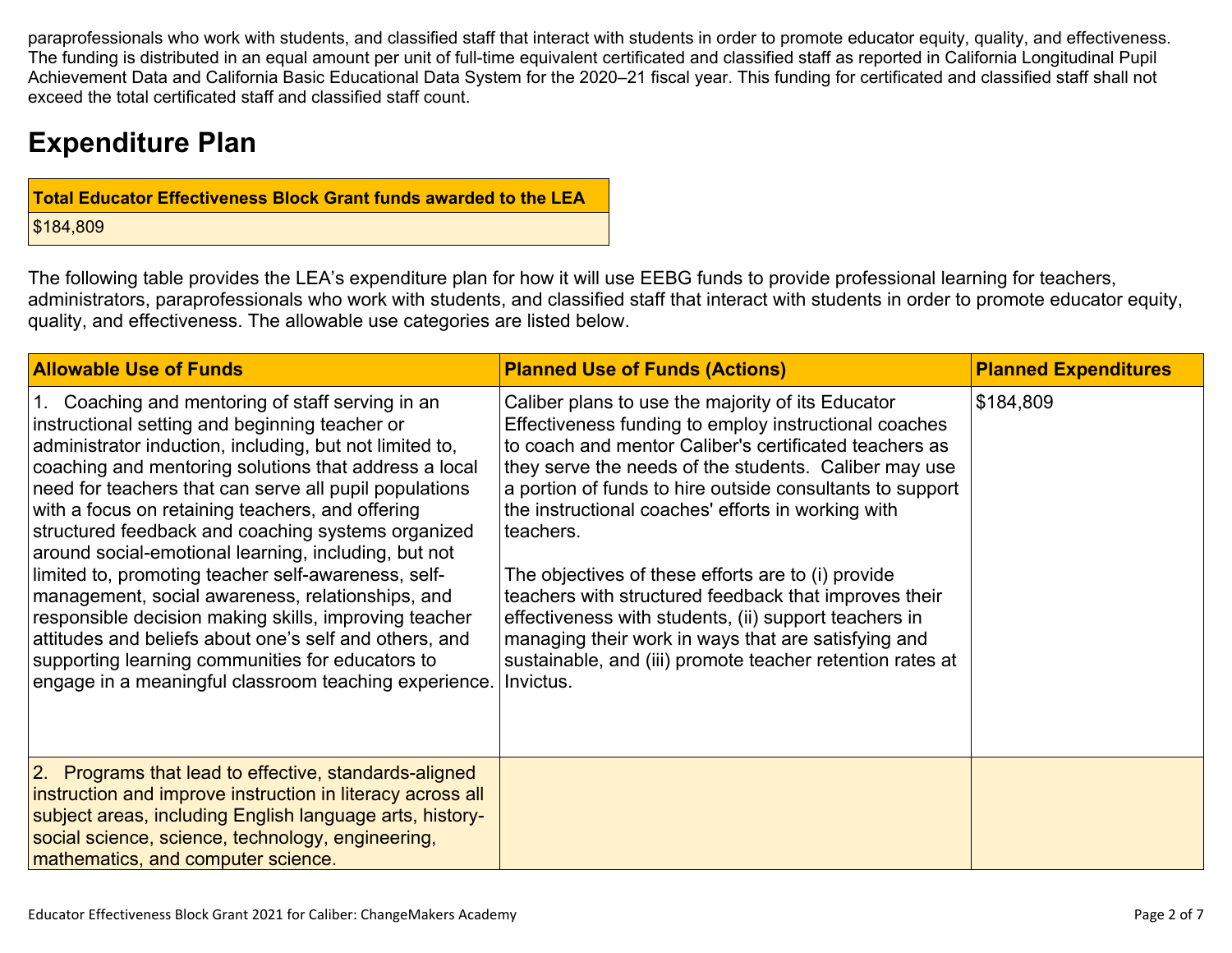| <b>Allowable Use of Funds</b>                                                                                                                                                                                                                                                                                                                                                                                                                                                                                                                                                                               | <b>Planned Use of Funds (Actions)</b> | <b>Planned Expenditures</b> |
|-------------------------------------------------------------------------------------------------------------------------------------------------------------------------------------------------------------------------------------------------------------------------------------------------------------------------------------------------------------------------------------------------------------------------------------------------------------------------------------------------------------------------------------------------------------------------------------------------------------|---------------------------------------|-----------------------------|
| 3. Practices and strategies that reengage pupils and<br>lead to accelerated learning.                                                                                                                                                                                                                                                                                                                                                                                                                                                                                                                       |                                       |                             |
| 4. Strategies to implement social-emotional learning,<br>trauma-informed practices, suicide prevention, access<br>to mental health services, and other approaches that<br>improve pupil well-being.                                                                                                                                                                                                                                                                                                                                                                                                         |                                       |                             |
| 5. Practices to create a positive school climate,<br>including, but not limited to, restorative justice, training<br>around implicit bias, providing positive behavioral<br>supports, multitiered systems of support, transforming a<br>schoolsite's culture to one that values diverse cultural<br>and ethnic backgrounds, and preventing discrimination,<br>harassment, bullying, and intimidation based on actual<br>or perceived characteristics, including disability, gender,<br>gender identity, gender expression, language,<br>nationality, race or ethnicity, religion, or sexual<br>orientation. |                                       |                             |
| 6. Strategies to improve inclusive practices, including,<br>but not limited to, universal design for learning, best<br>practices for early identification, and development of<br>individualized education programs for individuals with<br>exceptional needs.                                                                                                                                                                                                                                                                                                                                               |                                       |                             |
| 7. Instruction and education to support implementing<br>effective language acquisition programs for English<br>learners, which may include integrated<br>languagedevelopment within and across content areas<br>and building and strengthening capacity to increase<br>bilingual and biliterate proficiency.                                                                                                                                                                                                                                                                                                |                                       |                             |
| 8. New professional learning networks for educators<br>not already engaged in an education-related<br>professional learning network to support the<br>requirements of subdivision (c).                                                                                                                                                                                                                                                                                                                                                                                                                      |                                       |                             |
| Instruction, education, and strategies to incorporate<br>9.<br>ethnic studies curricula adopted pursuant to Section<br>51226.7 into pupil instruction for grades 7 to 12,<br>inclusive.                                                                                                                                                                                                                                                                                                                                                                                                                     |                                       |                             |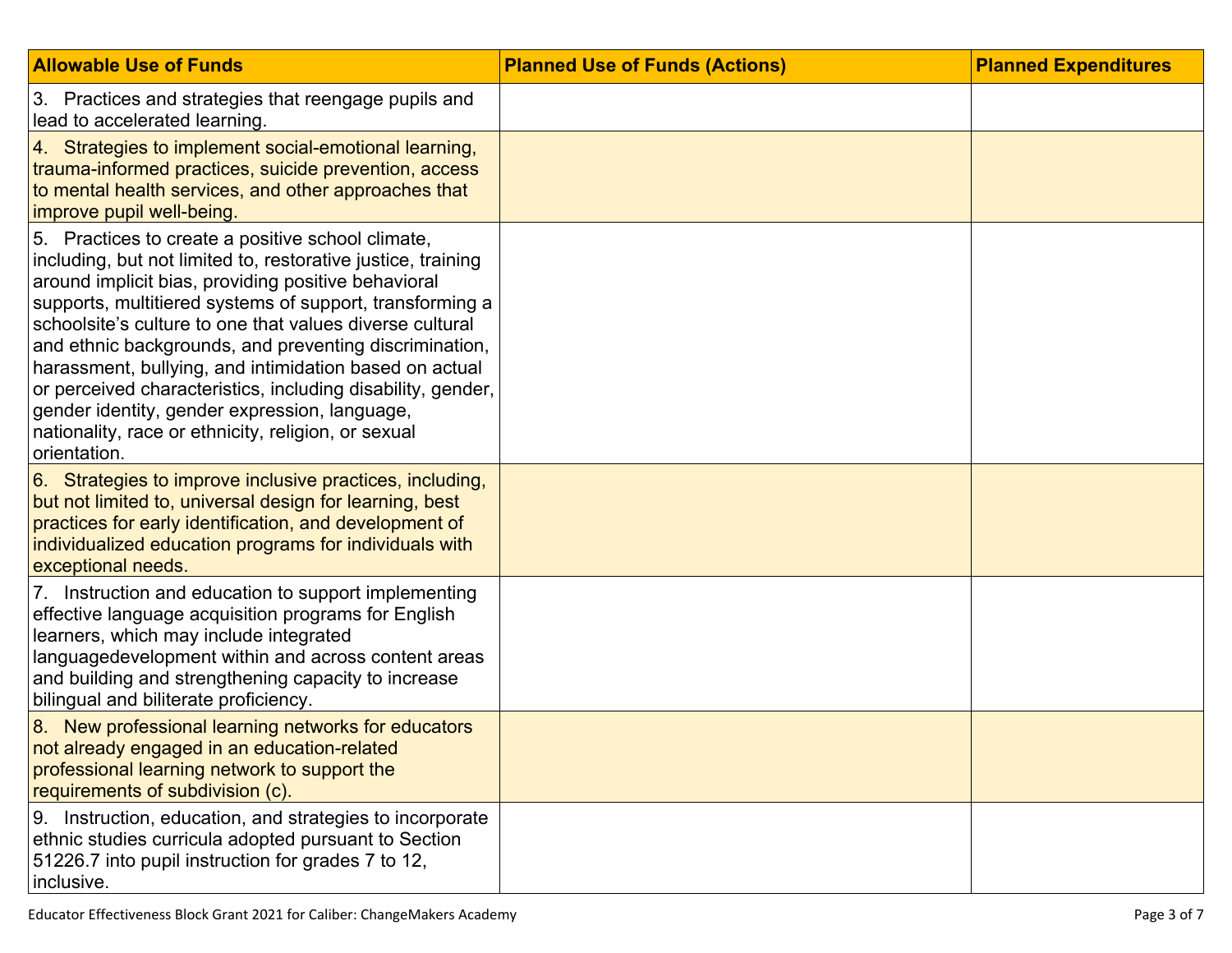| <b>Allowable Use of Funds</b>                                                                                                                      | <b>Planned Use of Funds (Actions)</b> | <b>Planned Expenditures</b> |
|----------------------------------------------------------------------------------------------------------------------------------------------------|---------------------------------------|-----------------------------|
| 10. Instruction, education, and strategies for<br>certificated and classified educators in early childhood<br>education, or childhood development. |                                       |                             |
|                                                                                                                                                    |                                       | Subtotal 184,809.00         |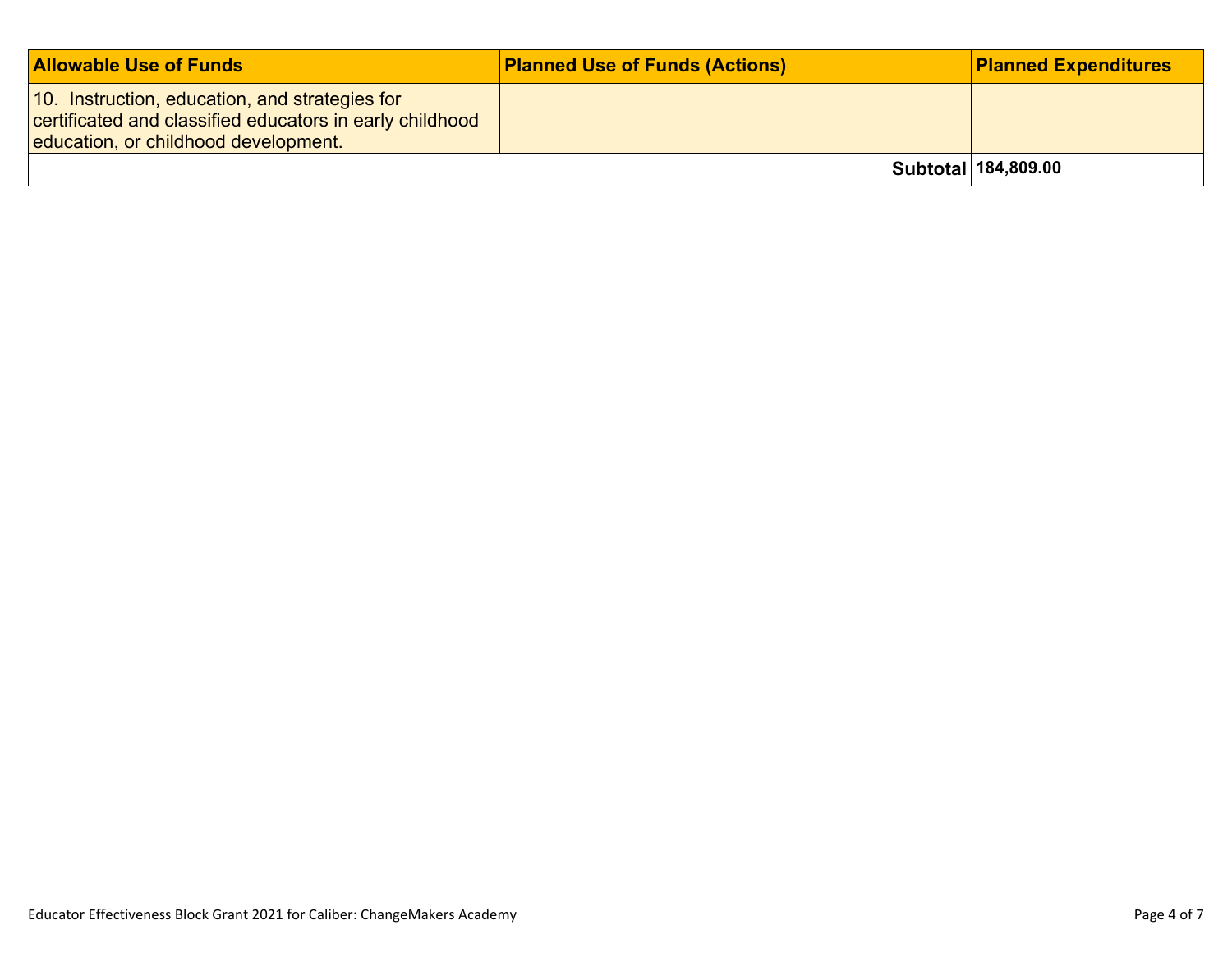# **Educator Effectiveness Block Grant Plan Instructions**

#### **Introduction**

A program providing funds to county offices of education, school districts, charter schools, and state special schools to provide professional learning and to promote educator equity, quality, and effectiveness.

For additional information regarding Educator Effectiveness Block Grant funding please see the web page at <https://www.cde.ca.gov/fg/aa/ca/educatoreffectiveness.asp>.

#### **Purpose and Requirements**

As noted in the Introduction, a program providing funds to county offices of education, school districts, charter schools, and state special schools to provide professional learning and to promote educator equity, quality, and effectiveness:

- To ensure professional development meets educator and pupil needs, local educational agencies are **encouraged to allow school site and content staff to identify the topic or topics of professional learning**. Professional learning provided pursuant to this section shall do both of the following:
	- Be **content focused**, incorporate **active learning**, support **collaboration**, use **models** of effective practice, provide **coaching** and **expert support**, offer **feedback** and **reflection**, and be of **sustained duration**.
	- As applicable, be aligned to the **academic content standards** adopted pursuant to Sections 51226, 60605, 60605.1, 60605.2, 60605.3, 60605.4, 60605.8, and 60605.11, and the model curriculum adopted pursuant to Section 51226.7, as those sections read on June 30, 2020, and former Section 60605.85, as that section read on June 30, 2014.

Areas that to be considered for funding as outlined in Education Code include:

(1) **Coaching** and **mentoring** of staff serving in an instructional setting and beginning teacher or administrator induction, including, but not limited to, coaching and mentoring solutions that address a local need for teachers that can serve all pupil populations with a focus on retaining teachers, and offering structured feedback and coaching systems organized around social-emotional learning, including, but not limited to, promoting teacher self-awareness, self-management, social awareness, relationships, and responsible decisionmaking skills, improving teacher attitudes and beliefs about one's self and others, and supporting learning communities for educators to engage in a meaningful classroom teaching experience.

(2) Programs that lead to effective, **standards-aligned instruction** and improve **instruction in literacy** across all subject areas, including English language arts, history-social science, science, technology, engineering, mathematics, and computer science. (3) Practices and strategies that **reengage pupils** and lead to **accelerated learning**.

(4) Strategies to implement **social-emotional learning**, **trauma-informed practices**, **suicide prevention**, access to **mental health** services, and other approaches that improve pupil well-being.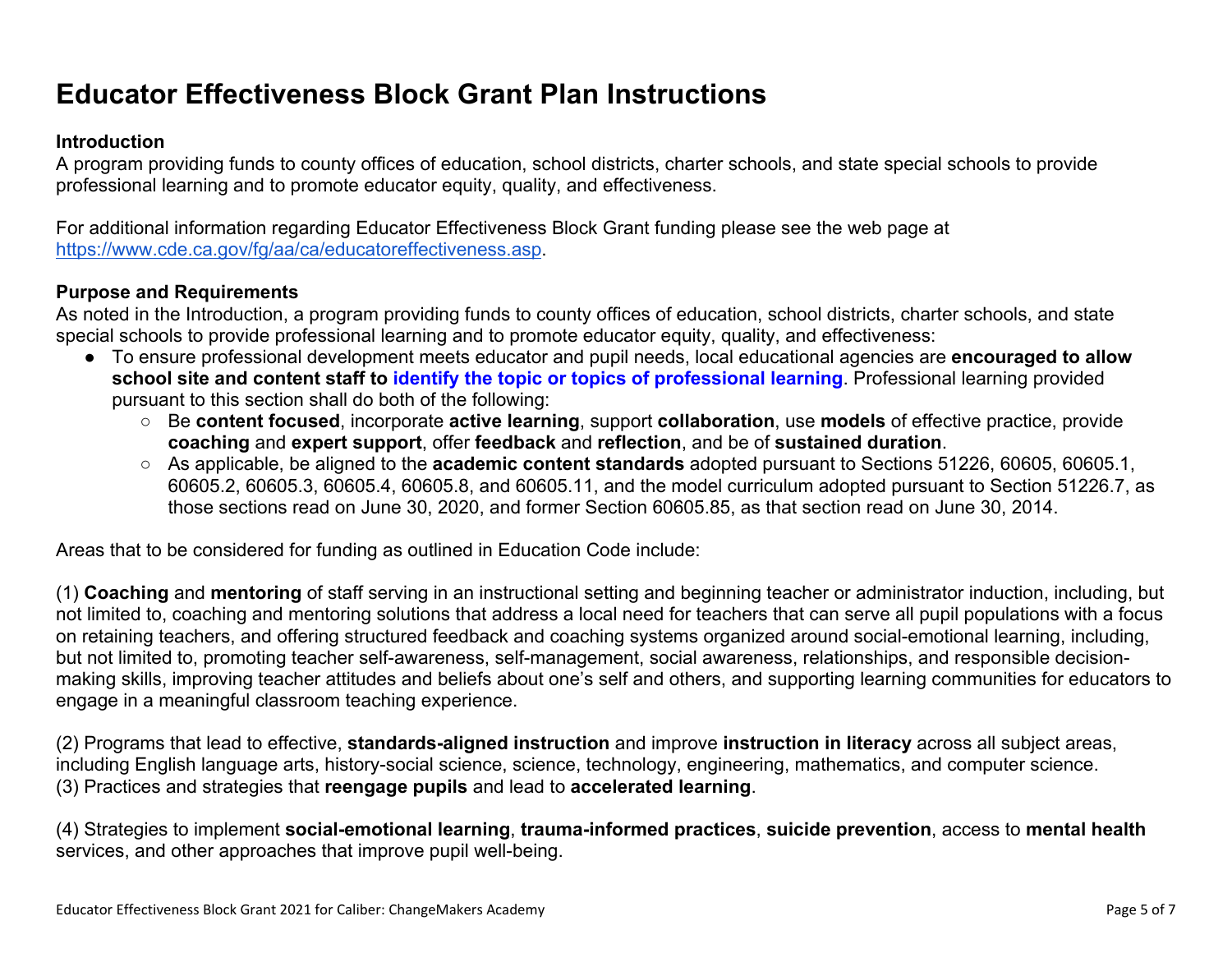(5) Practices to create a **positive school climate**, including, but not limited to, restorative justice, training around implicit bias, providing positive behavioral supports, multitiered systems of support, transforming a schoolsite's culture to one that values diverse cultural and ethnic backgrounds, and preventing discrimination, harassment, bullying, and intimidation based on actual or perceived characteristics, including disability, gender, gender identity, gender expression, language, nationality, race or ethnicity, religion, or sexual orientation.

(6) Strategies to improve **inclusive practices**, including, but not limited to, universal design for learning, best practices for early identification, and development of individualized education programs for individuals with exceptional needs.

(7) Instruction and education to support implementing **effective language acquisition** programs for English learners, which may include integrated language development within and across content areas, and building and strengthening capacity to increase bilingual and biliterate proficiency.

(8) New **professional learning networks** for educators not already engaged in an education-related professional learning network to support the requirements of subdivision (c) - *see slide 12 for subdivision (c).*

(9) Instruction, education, and strategies to incorporate **ethnic studies** curricula adopted pursuant to Section 51226.7 into pupil instruction for grades 7 to 12, inclusive.

(10) Instruction, education, and strategies for certificated and classified educators in **early childhood education**, or **childhood development**.

## **Instructions to complete the template:**

#### **Total Educator Effectiveness Block Grant funds awarded to the LEA**

Provide the total amount of Educator Effectiveness Block Grant funds the LEA is awarded.

#### **Allowable Use of Funds Table**

The table is in three parts, **Allowable Use of Funds, Planned Use of Funds (Actions)**, and **Planned Expenditures**. Data is only required in the **Planned Use of Funds** and **Planned Expenditures** columns.

#### **(1) Allowable Use of Funds**

The LEA must specify the amount of EEBG funds that it intends to use to implement a planned action. This column is prepopulated with the allowable uses of funds. There is no need to input additional information in this column.

#### **(2) Planned Use of Funds (Actions)**

● Provide a description of the action(s) the LEA will implement using EEBG funds. The description can be brief and/or in list form. Include the group that will receive the professional learning (teachers, administrators, paraprofessionals who work with students and classified staff that interact with students).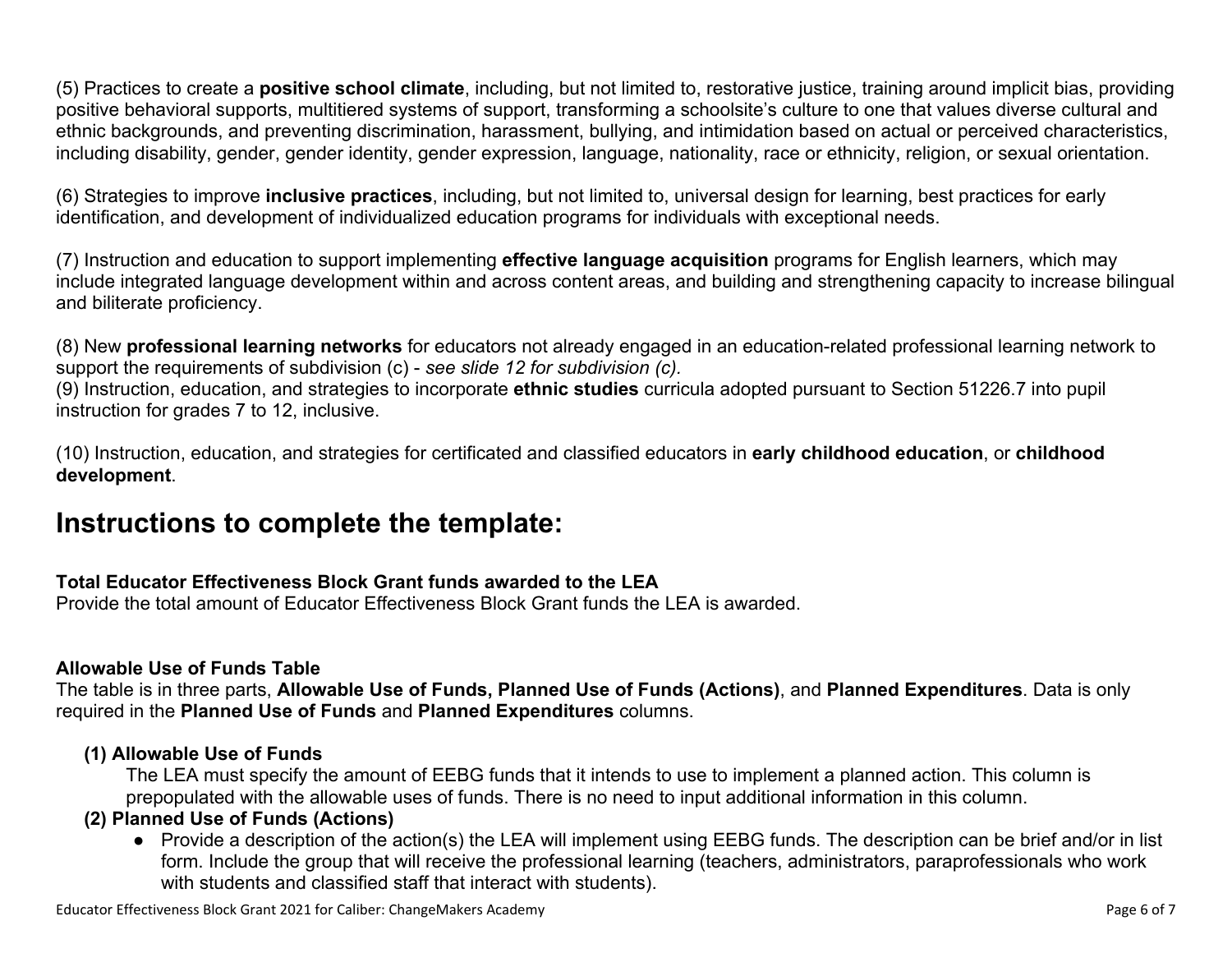● An LEA has the flexibility to include planned use of funds/actions described in one or more areas list under **Allowable Use of Funds**. It is not required to include actions for every allowable use of funds listed.

#### **(3) Planned Expenditures**

Specify the amount of funds the LEA plans to expend to implement the action(s). The amount of funds included in this section should reflect the total funds planned to be expended over the life of the grant.

#### **Fiscal Requirements**

As a condition of receiving funds, a school district, COE, charter school, or state special school shall do **both** of the following:

- On or before **December 30, 2021**, develop and adopt a plan delineating the expenditure of funds apportioned pursuant to this section, including the professional development of teachers, administrators, paraprofessionals, and classified staff. The plan shall be **presented in a public meeting of the governing board** of the school district, county board of education, or governing body of the charter school, **before its adoption in a subsequent public meeting**.
- On or before **September 30, 2026**, **report detailed expenditure information** to CDE, including, but not limited to, specific **purchases** made and the **number of teachers, administrators, paraprofessional educators, or classified staff** that received professional development. The CDE shall determine the format for this report.

Funding apportioned pursuant to this section is subject to the **annual audits** required by Section 41020.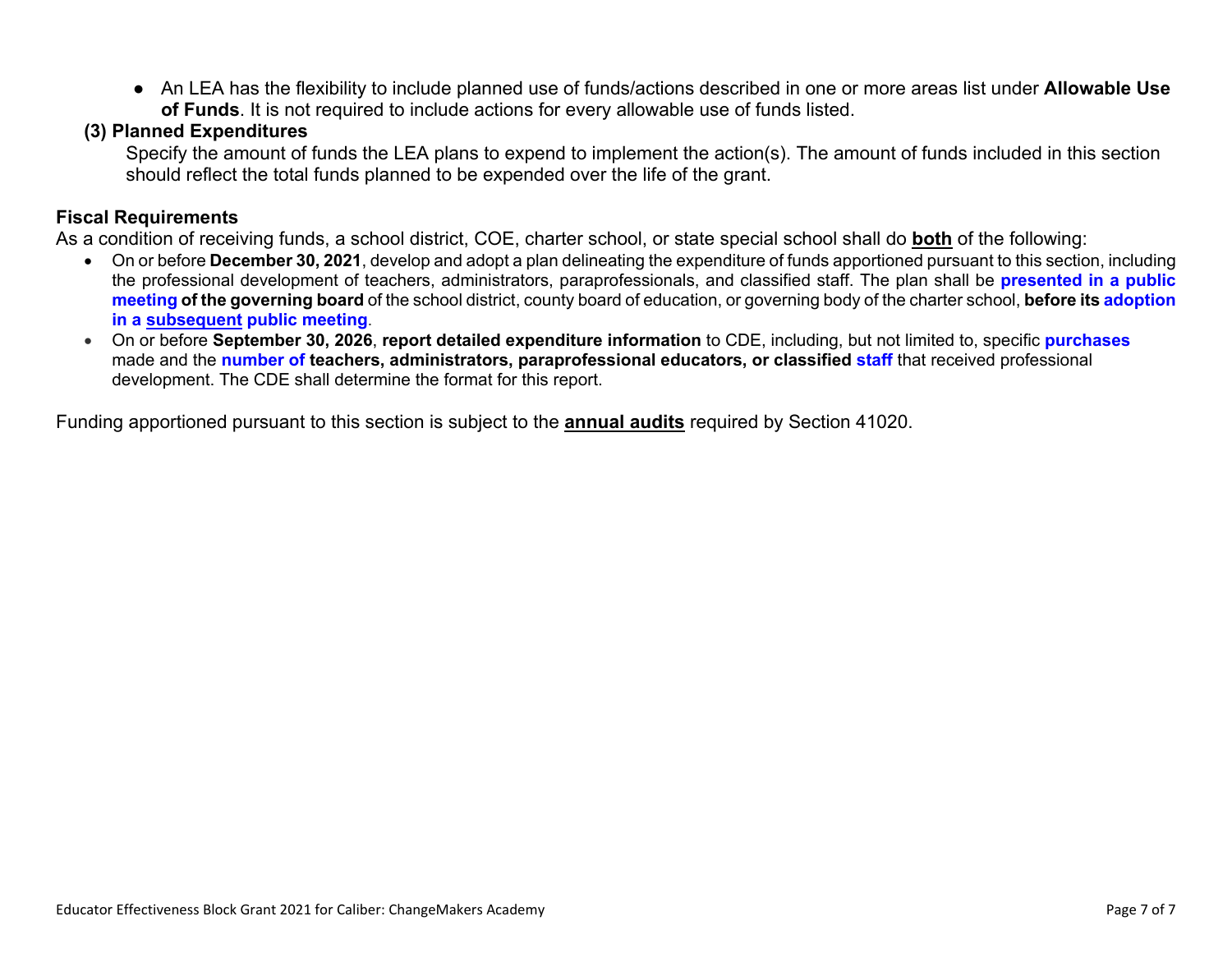# beta academy

# **Educator Effectiveness Block Grant 2021**

| <b>Local Educational Agency (LEA) Name</b> | Contact Name and Title       | <b>Email and Phone</b>      |
|--------------------------------------------|------------------------------|-----------------------------|
| <b>Caliber: Beta Academy</b>               | Tim Pruitt & Andrew Grossman | $ $ info@caliberschools.org |
|                                            | <u>'School Leaders</u>       | $(510)$ 685-1768            |

The Educator Effectiveness Block Grant (EEBG) is a program providing funds to county offices of education, school districts, charter schools, and state special schools to provide professional learning and to promote educator equity, quality, and effectiveness.

As a condition of receiving funds for educator effectiveness, LEAs shall develop and adopt a plan for expenditure of funds, which requires the plan to be explained in a public meeting of the governing board of the school district, county board of education, or governing body of the charter school before its adoption in a subsequent meeting. Funds may be expended for the purposes identified in [Assembly](https://leginfo.legislature.ca.gov/faces/billTextClient.xhtml?bill_id=202120220AB167) Bill 130, Chapter 44, Section 22 and Assembly Bill 167, [Chapter](https://leginfo.legislature.ca.gov/faces/billTextClient.xhtml?bill_id=202120220AB167) 252, Section 9 and mentioned below in the "Planned Use of Funds" section. These expenditures may take place over fiscal years 2021–22, 2022–23, 2023–24, 2024–25, and 2025–26. LEAs may use these allocated funds to provide professional learning for teachers, administrators,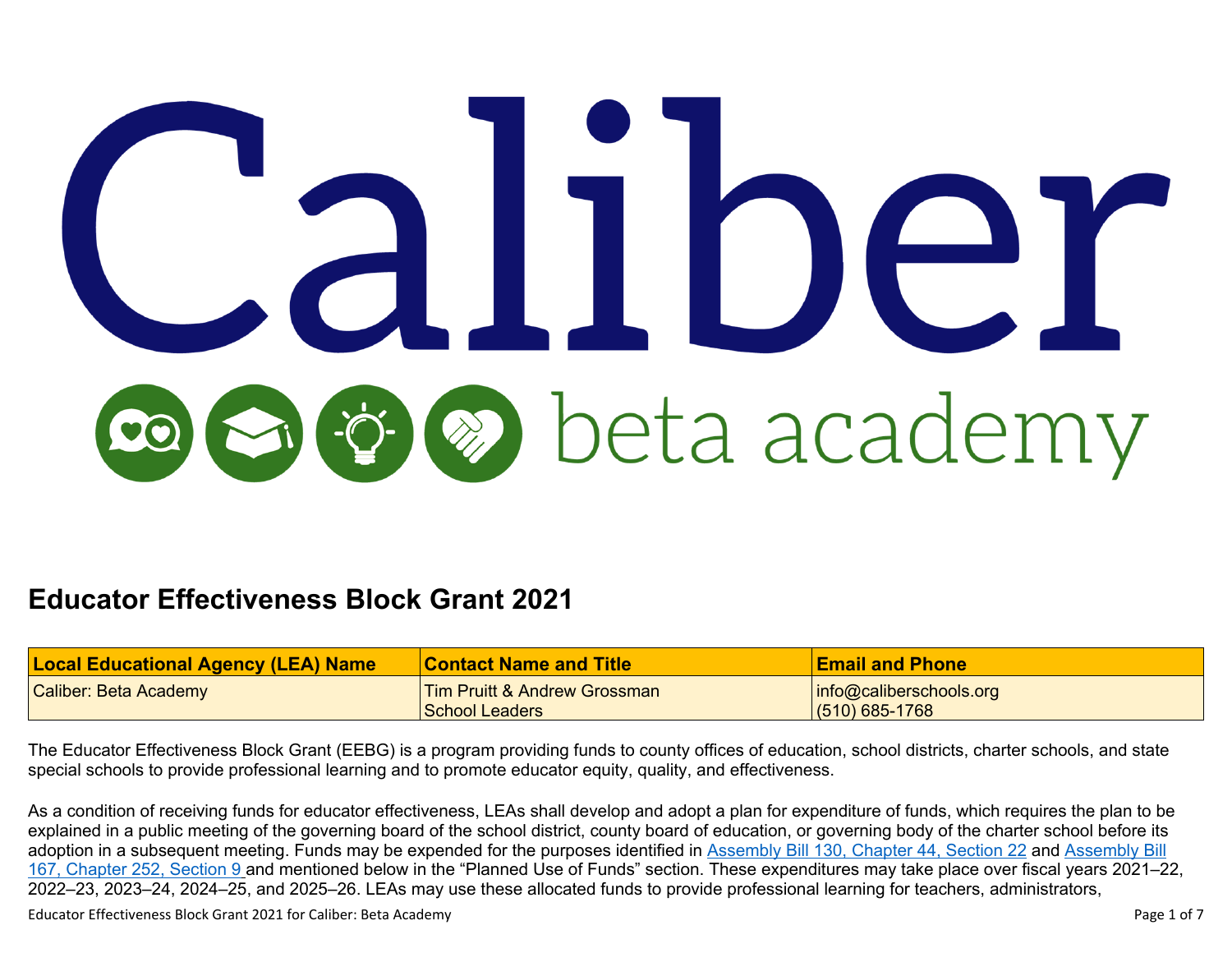paraprofessionals who work with students, and classified staff that interact with students in order to promote educator equity, quality, and effectiveness. The funding is distributed in an equal amount per unit of full-time equivalent certificated and classified staff as reported in California Longitudinal Pupil Achievement Data and California Basic Educational Data System for the 2020–21 fiscal year. This funding for certificated and classified staff shall not exceed the total certificated staff and classified staff count.

# **Expenditure Plan**

| <b>Total Educator Effectiveness Block Grant funds awarded to the LEA</b> |
|--------------------------------------------------------------------------|
| \$196,888                                                                |

The following table provides the LEA's expenditure plan for how it will use EEBG funds to provide professional learning for teachers, administrators, paraprofessionals who work with students, and classified staff that interact with students in order to promote educator equity, quality, and effectiveness. The allowable use categories are listed below.

| <b>Allowable Use of Funds</b>                                                                                                                                                                                                                                                                                                                                                                                                                                                                                                                                                                                                                                                                                                                                                                 | <b>Planned Use of Funds (Actions)</b>                                                                                                                                                                                                                                                                                                                                                                                                                                                                                                                                                                                                                                  | <b>Planned Expenditures</b> |
|-----------------------------------------------------------------------------------------------------------------------------------------------------------------------------------------------------------------------------------------------------------------------------------------------------------------------------------------------------------------------------------------------------------------------------------------------------------------------------------------------------------------------------------------------------------------------------------------------------------------------------------------------------------------------------------------------------------------------------------------------------------------------------------------------|------------------------------------------------------------------------------------------------------------------------------------------------------------------------------------------------------------------------------------------------------------------------------------------------------------------------------------------------------------------------------------------------------------------------------------------------------------------------------------------------------------------------------------------------------------------------------------------------------------------------------------------------------------------------|-----------------------------|
| 1. Coaching and mentoring of staff serving in an<br>instructional setting and beginning teacher or<br>administrator induction, including, but not limited to,<br>coaching and mentoring solutions that address a local<br>need for teachers that can serve all pupil populations<br>with a focus on retaining teachers, and offering<br>structured feedback and coaching systems organized<br>around social-emotional learning, including, but not<br>limited to, promoting teacher self-awareness, self-<br>management, social awareness, relationships, and<br>responsible decision making skills, improving teacher<br>attitudes and beliefs about one's self and others, and<br>supporting learning communities for educators to<br>engage in a meaningful classroom teaching experience. | Caliber plans to use the majority of its Educator<br>Effectiveness funding to employ instructional coaches<br>to coach and mentor Caliber's certificated teachers as<br>they serve the needs of the students. Caliber may use<br>a portion of funds to hire outside consultants to support<br>the instructional coaches' efforts in working with<br>teachers.<br>The objectives of these efforts are to (i) provide<br>teachers with structured feedback that improves their<br>effectiveness with students, (ii) support teachers in<br>managing their work in ways that are satisfying and<br>sustainable, and (iii) promote teacher retention rates at<br>Invictus. | \$196,888                   |
| 2. Programs that lead to effective, standards-aligned<br>instruction and improve instruction in literacy across all<br>subject areas, including English language arts, history-<br>social science, science, technology, engineering,<br>mathematics, and computer science.                                                                                                                                                                                                                                                                                                                                                                                                                                                                                                                    |                                                                                                                                                                                                                                                                                                                                                                                                                                                                                                                                                                                                                                                                        |                             |
| 3. Practices and strategies that reengage pupils and<br>lead to accelerated learning.                                                                                                                                                                                                                                                                                                                                                                                                                                                                                                                                                                                                                                                                                                         |                                                                                                                                                                                                                                                                                                                                                                                                                                                                                                                                                                                                                                                                        |                             |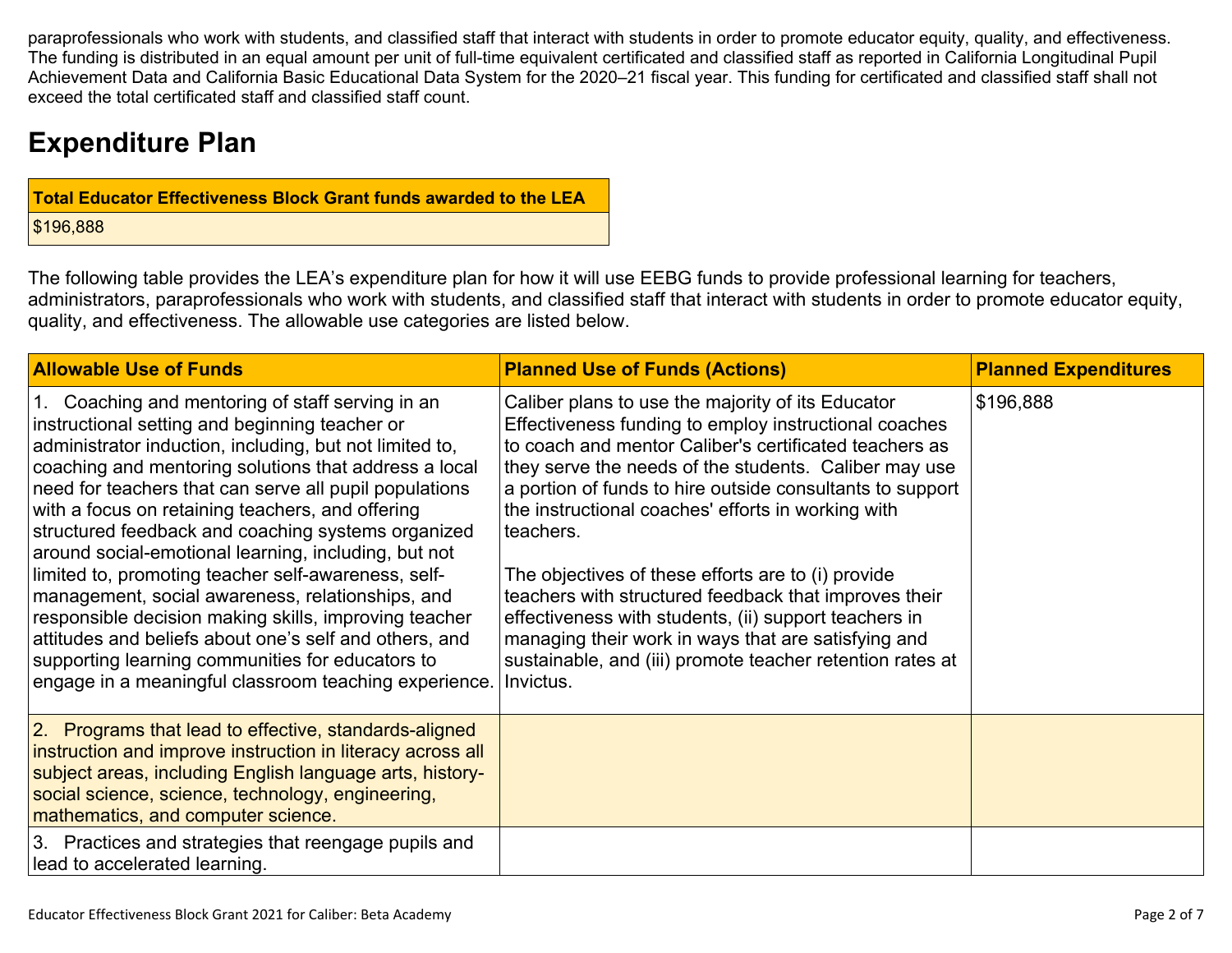| <b>Allowable Use of Funds</b>                                                                                                                                                                                                                                                                                                                                                                                                                                                                                                                                                                               | <b>Planned Use of Funds (Actions)</b> | <b>Planned Expenditures</b> |
|-------------------------------------------------------------------------------------------------------------------------------------------------------------------------------------------------------------------------------------------------------------------------------------------------------------------------------------------------------------------------------------------------------------------------------------------------------------------------------------------------------------------------------------------------------------------------------------------------------------|---------------------------------------|-----------------------------|
| 4. Strategies to implement social-emotional learning,<br>trauma-informed practices, suicide prevention, access<br>to mental health services, and other approaches that<br>improve pupil well-being                                                                                                                                                                                                                                                                                                                                                                                                          |                                       |                             |
| 5. Practices to create a positive school climate,<br>including, but not limited to, restorative justice, training<br>around implicit bias, providing positive behavioral<br>supports, multitiered systems of support, transforming a<br>schoolsite's culture to one that values diverse cultural<br>and ethnic backgrounds, and preventing discrimination,<br>harassment, bullying, and intimidation based on actual<br>or perceived characteristics, including disability, gender,<br>gender identity, gender expression, language,<br>nationality, race or ethnicity, religion, or sexual<br>orientation. |                                       |                             |
| 6. Strategies to improve inclusive practices, including,<br>but not limited to, universal design for learning, best<br>practices for early identification, and development of<br>individualized education programs for individuals with<br>exceptional needs.                                                                                                                                                                                                                                                                                                                                               |                                       |                             |
| 7. Instruction and education to support implementing<br>effective language acquisition programs for English<br>learners, which may include integrated<br>languagedevelopment within and across content areas<br>and building and strengthening capacity to increase<br>bilingual and biliterate proficiency.                                                                                                                                                                                                                                                                                                |                                       |                             |
| 8. New professional learning networks for educators<br>not already engaged in an education-related<br>professional learning network to support the<br>requirements of subdivision (c).                                                                                                                                                                                                                                                                                                                                                                                                                      |                                       |                             |
| 9. Instruction, education, and strategies to incorporate<br>ethnic studies curricula adopted pursuant to Section<br>51226.7 into pupil instruction for grades 7 to 12,<br>inclusive.                                                                                                                                                                                                                                                                                                                                                                                                                        |                                       |                             |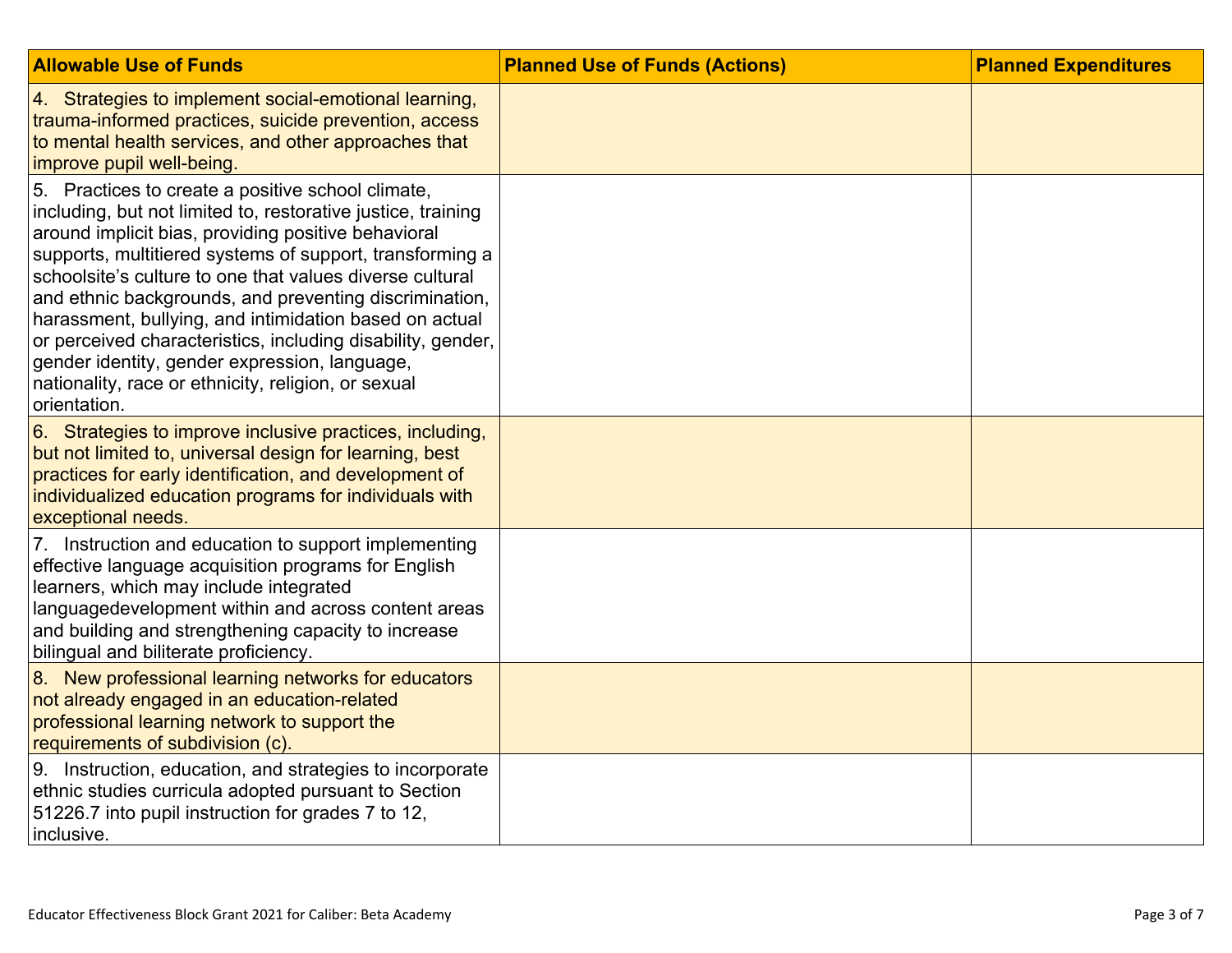| <b>Allowable Use of Funds</b>                                                                                                                      | <b>Planned Use of Funds (Actions)</b> | <b>Planned Expenditures</b> |
|----------------------------------------------------------------------------------------------------------------------------------------------------|---------------------------------------|-----------------------------|
| 10. Instruction, education, and strategies for<br>certificated and classified educators in early childhood<br>education, or childhood development. |                                       |                             |
|                                                                                                                                                    |                                       | Subtotal 196,888.00         |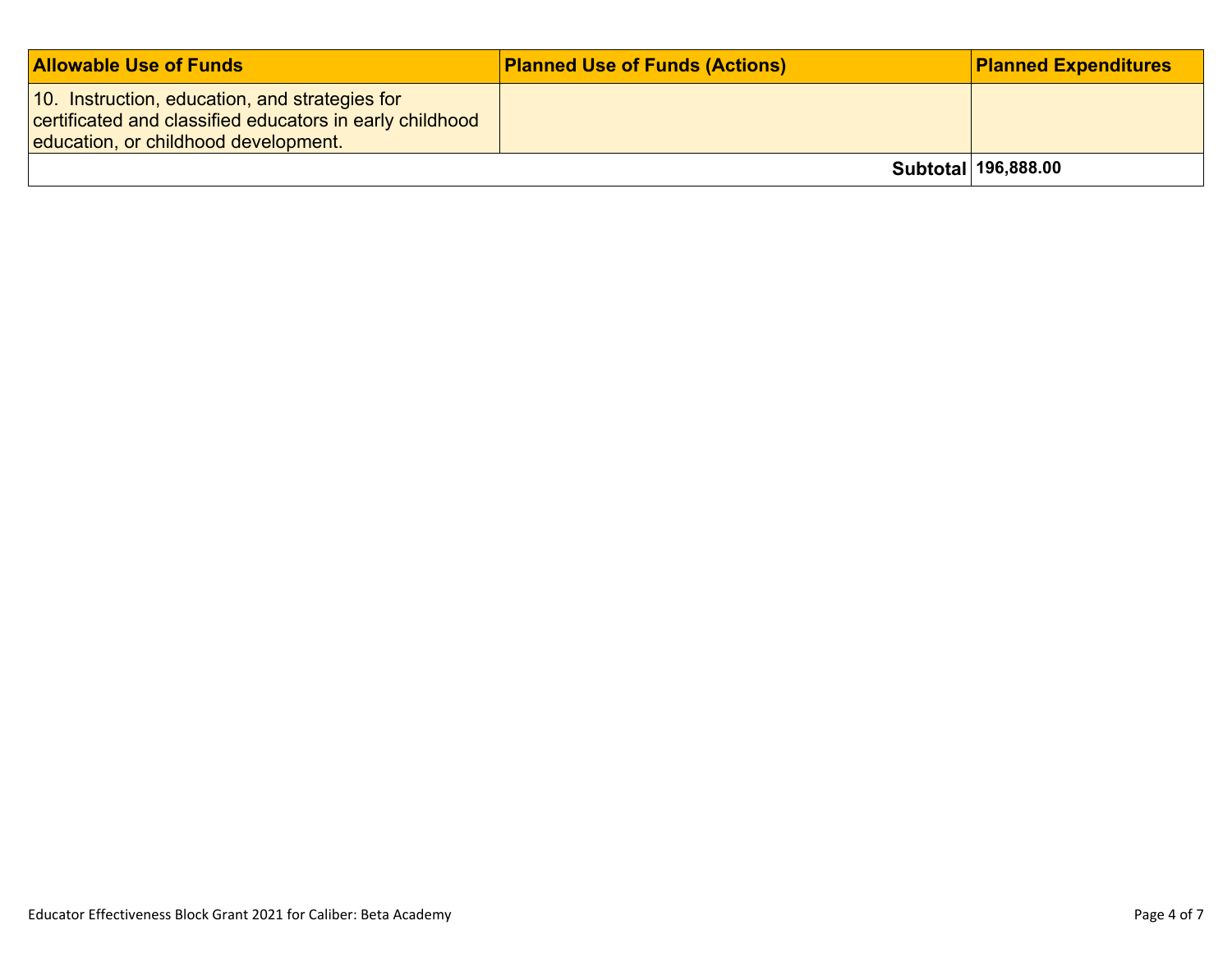# **Educator Effectiveness Block Grant Plan Instructions**

#### **Introduction**

A program providing funds to county offices of education, school districts, charter schools, and state special schools to provide professional learning and to promote educator equity, quality, and effectiveness.

For additional information regarding Educator Effectiveness Block Grant funding please see the web page at <https://www.cde.ca.gov/fg/aa/ca/educatoreffectiveness.asp>.

#### **Purpose and Requirements**

As noted in the Introduction, a program providing funds to county offices of education, school districts, charter schools, and state special schools to provide professional learning and to promote educator equity, quality, and effectiveness:

- To ensure professional development meets educator and pupil needs, local educational agencies are **encouraged to allow school site and content staff to identify the topic or topics of professional learning**. Professional learning provided pursuant to this section shall do both of the following:
	- Be **content focused**, incorporate **active learning**, support **collaboration**, use **models** of effective practice, provide **coaching** and **expert support**, offer **feedback** and **reflection**, and be of **sustained duration**.
	- As applicable, be aligned to the **academic content standards** adopted pursuant to Sections 51226, 60605, 60605.1, 60605.2, 60605.3, 60605.4, 60605.8, and 60605.11, and the model curriculum adopted pursuant to Section 51226.7, as those sections read on June 30, 2020, and former Section 60605.85, as that section read on June 30, 2014.

Areas that to be considered for funding as outlined in Education Code include:

(1) **Coaching** and **mentoring** of staff serving in an instructional setting and beginning teacher or administrator induction, including, but not limited to, coaching and mentoring solutions that address a local need for teachers that can serve all pupil populations with a focus on retaining teachers, and offering structured feedback and coaching systems organized around social-emotional learning, including, but not limited to, promoting teacher self-awareness, self-management, social awareness, relationships, and responsible decisionmaking skills, improving teacher attitudes and beliefs about one's self and others, and supporting learning communities for educators to engage in a meaningful classroom teaching experience.

(2) Programs that lead to effective, **standards-aligned instruction** and improve **instruction in literacy** across all subject areas, including English language arts, history-social science, science, technology, engineering, mathematics, and computer science. (3) Practices and strategies that **reengage pupils** and lead to **accelerated learning**.

(4) Strategies to implement **social-emotional learning**, **trauma-informed practices**, **suicide prevention**, access to **mental health** services, and other approaches that improve pupil well-being.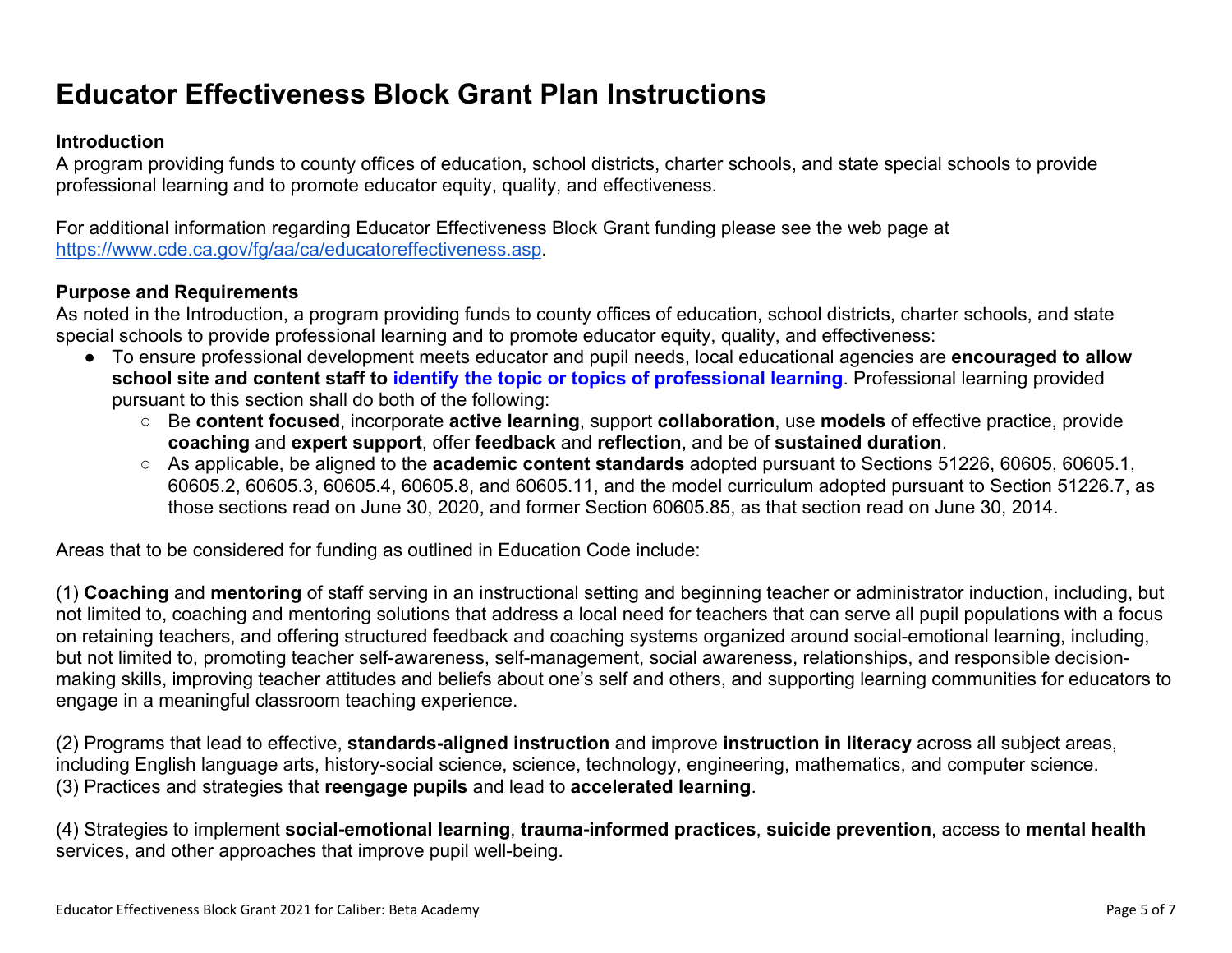(5) Practices to create a **positive school climate**, including, but not limited to, restorative justice, training around implicit bias, providing positive behavioral supports, multitiered systems of support, transforming a schoolsite's culture to one that values diverse cultural and ethnic backgrounds, and preventing discrimination, harassment, bullying, and intimidation based on actual or perceived characteristics, including disability, gender, gender identity, gender expression, language, nationality, race or ethnicity, religion, or sexual orientation.

(6) Strategies to improve **inclusive practices**, including, but not limited to, universal design for learning, best practices for early identification, and development of individualized education programs for individuals with exceptional needs.

(7) Instruction and education to support implementing **effective language acquisition** programs for English learners, which may include integrated language development within and across content areas, and building and strengthening capacity to increase bilingual and biliterate proficiency.

(8) New **professional learning networks** for educators not already engaged in an education-related professional learning network to support the requirements of subdivision (c) - *see slide 12 for subdivision (c).*

(9) Instruction, education, and strategies to incorporate **ethnic studies** curricula adopted pursuant to Section 51226.7 into pupil instruction for grades 7 to 12, inclusive.

(10) Instruction, education, and strategies for certificated and classified educators in **early childhood education**, or **childhood development**.

## **Instructions to complete the template:**

#### **Total Educator Effectiveness Block Grant funds awarded to the LEA**

Provide the total amount of Educator Effectiveness Block Grant funds the LEA is awarded.

#### **Allowable Use of Funds Table**

The table is in three parts, **Allowable Use of Funds, Planned Use of Funds (Actions)**, and **Planned Expenditures**. Data is only required in the **Planned Use of Funds** and **Planned Expenditures** columns.

#### **(1) Allowable Use of Funds**

The LEA must specify the amount of EEBG funds that it intends to use to implement a planned action. This column is prepopulated with the allowable uses of funds. There is no need to input additional information in this column.

#### **(2) Planned Use of Funds (Actions)**

● Provide a description of the action(s) the LEA will implement using EEBG funds. The description can be brief and/or in list form. Include the group that will receive the professional learning (teachers, administrators, paraprofessionals who work with students and classified staff that interact with students).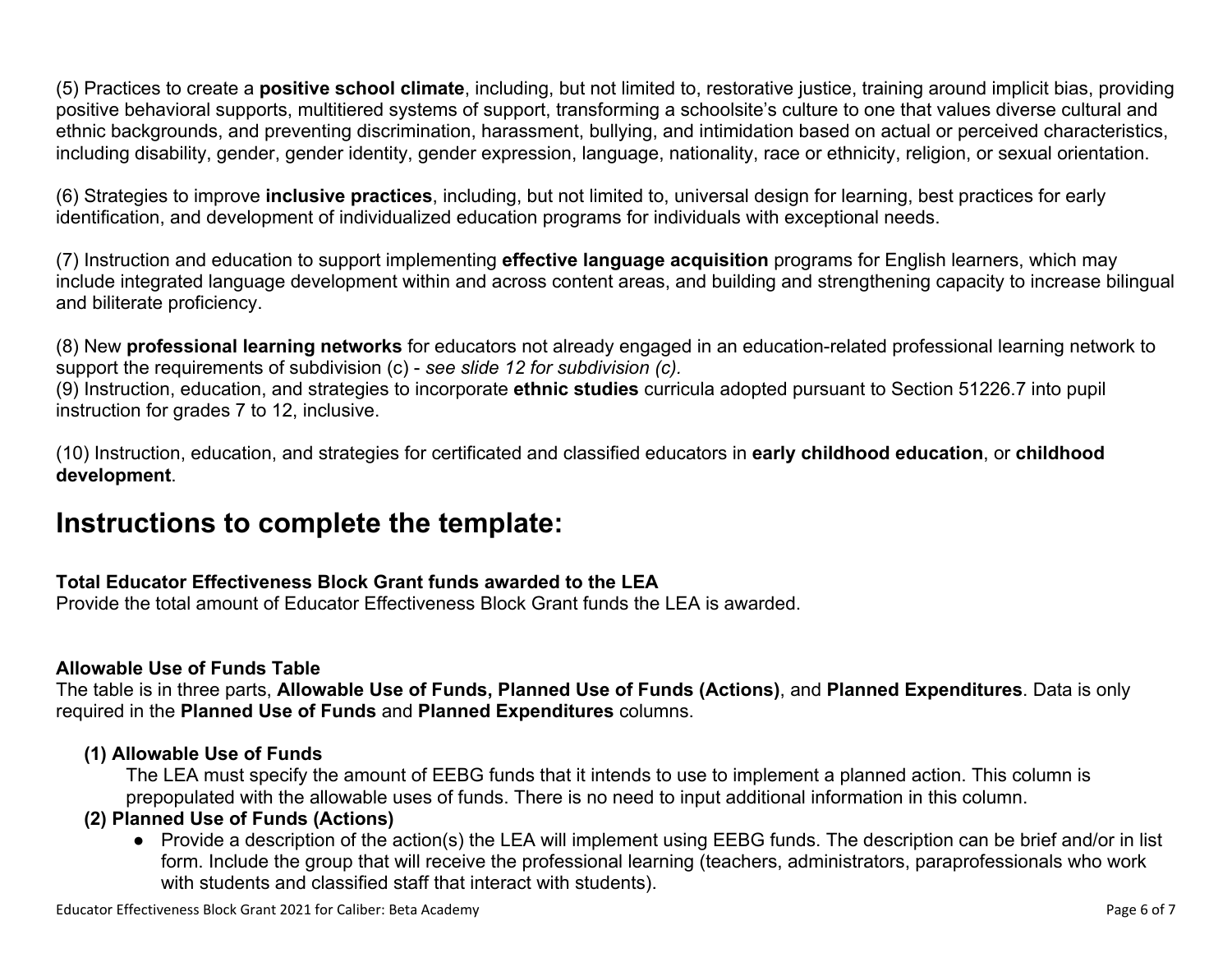● An LEA has the flexibility to include planned use of funds/actions described in one or more areas list under **Allowable Use of Funds**. It is not required to include actions for every allowable use of funds listed.

#### **(3) Planned Expenditures**

Specify the amount of funds the LEA plans to expend to implement the action(s). The amount of funds included in this section should reflect the total funds planned to be expended over the life of the grant.

#### **Fiscal Requirements**

As a condition of receiving funds, a school district, COE, charter school, or state special school shall do **both** of the following:

- On or before **December 30, 2021**, develop and adopt a plan delineating the expenditure of funds apportioned pursuant to this section, including the professional development of teachers, administrators, paraprofessionals, and classified staff. The plan shall be **presented in a public meeting of the governing board** of the school district, county board of education, or governing body of the charter school, **before its adoption in a subsequent public meeting**.
- On or before **September 30, 2026**, **report detailed expenditure information** to CDE, including, but not limited to, specific **purchases** made and the **number of teachers, administrators, paraprofessional educators, or classified staff** that received professional development. The CDE shall determine the format for this report.

Funding apportioned pursuant to this section is subject to the **annual audits** required by Section 41020.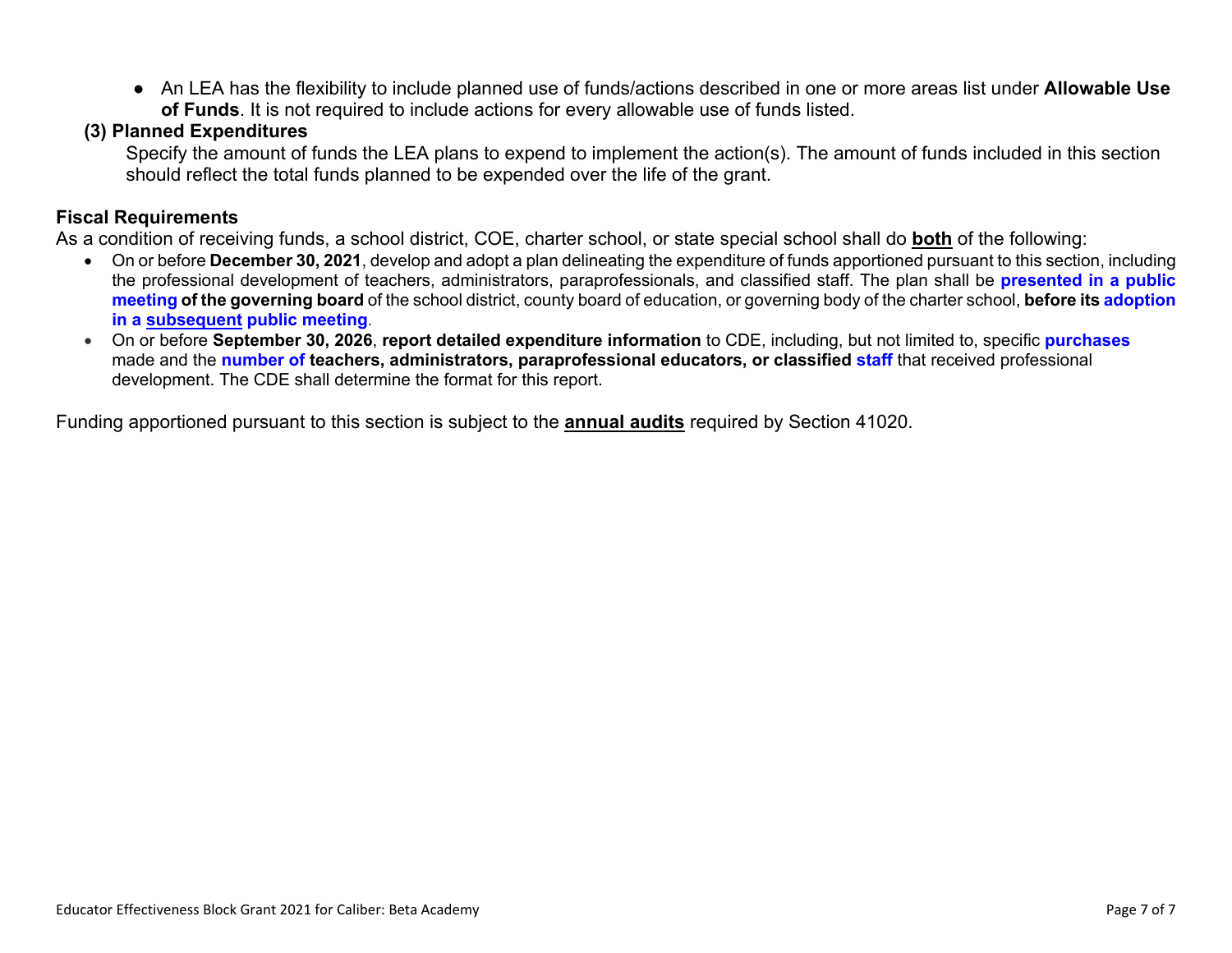

#### **SECTION 3 : CONSENT CALENDAR ITEMS**

**Items For Approval**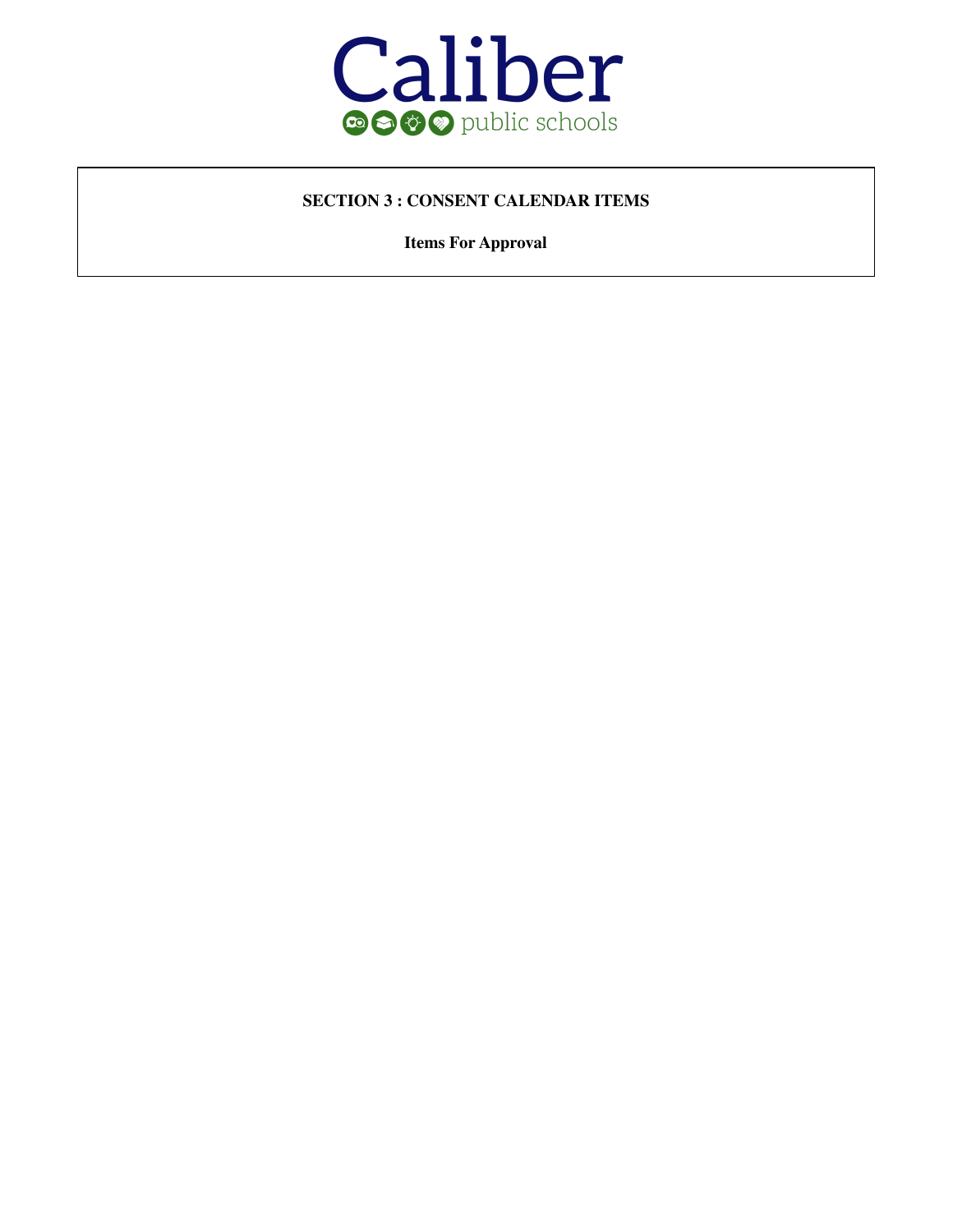

#### **SECTION 3 : CONSENT CALENDAR ITEMS**

**B1. Credential waivers**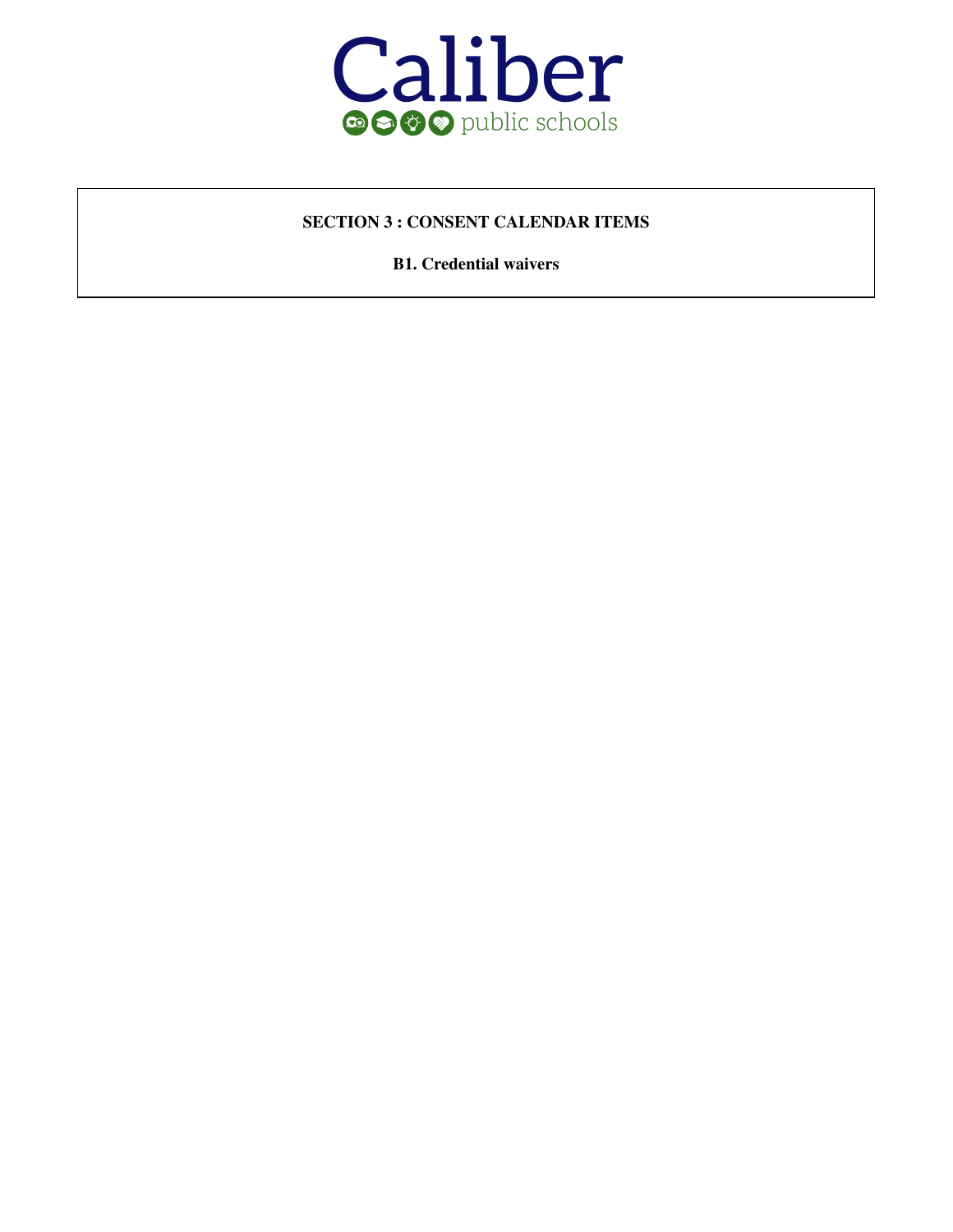#### **Credentialing Waivers**

Caliber is planning to apply for credential waivers for the following teachers. These waivers will ensure teachers are in compliance with state law during the school year while they complete requirements towards receiving their credential.

| <b>Teacher</b>                               | <b>Placement Area</b>                           | <b>Waiver</b>                   | <b>Qualifications</b>                               | <b>Next Step</b>                    |
|----------------------------------------------|-------------------------------------------------|---------------------------------|-----------------------------------------------------|-------------------------------------|
| <b>Mariah Miller</b>                         | Beta Middle School<br><b>PE</b>                 | <b>Basic Skills</b><br>Waiver   | Bachelor's in<br>Kinesiology                        | Pass CBEST                          |
| <b>Louis Mathyas</b><br><b>Habte Michael</b> | <b>CMA</b> Middle<br>School Computer<br>Science | <b>Basic Skills</b><br>Waiver   | Bachelor's in<br>Communications                     | Pass CBEST                          |
| <b>Humberto</b><br>Ortiz-Silva               | <b>CMA</b> Lower<br>School Art                  | Variable Term<br>Program Waiver | Six years of youth<br>art instruction<br>experience | Enroll in art<br>credential program |
| <b>Tania Perez</b>                           | <b>CMA Lower 1st</b><br>Grade                   | <b>Basic Skills</b><br>Waiver   | In certification<br>program                         | Pass CBEST                          |